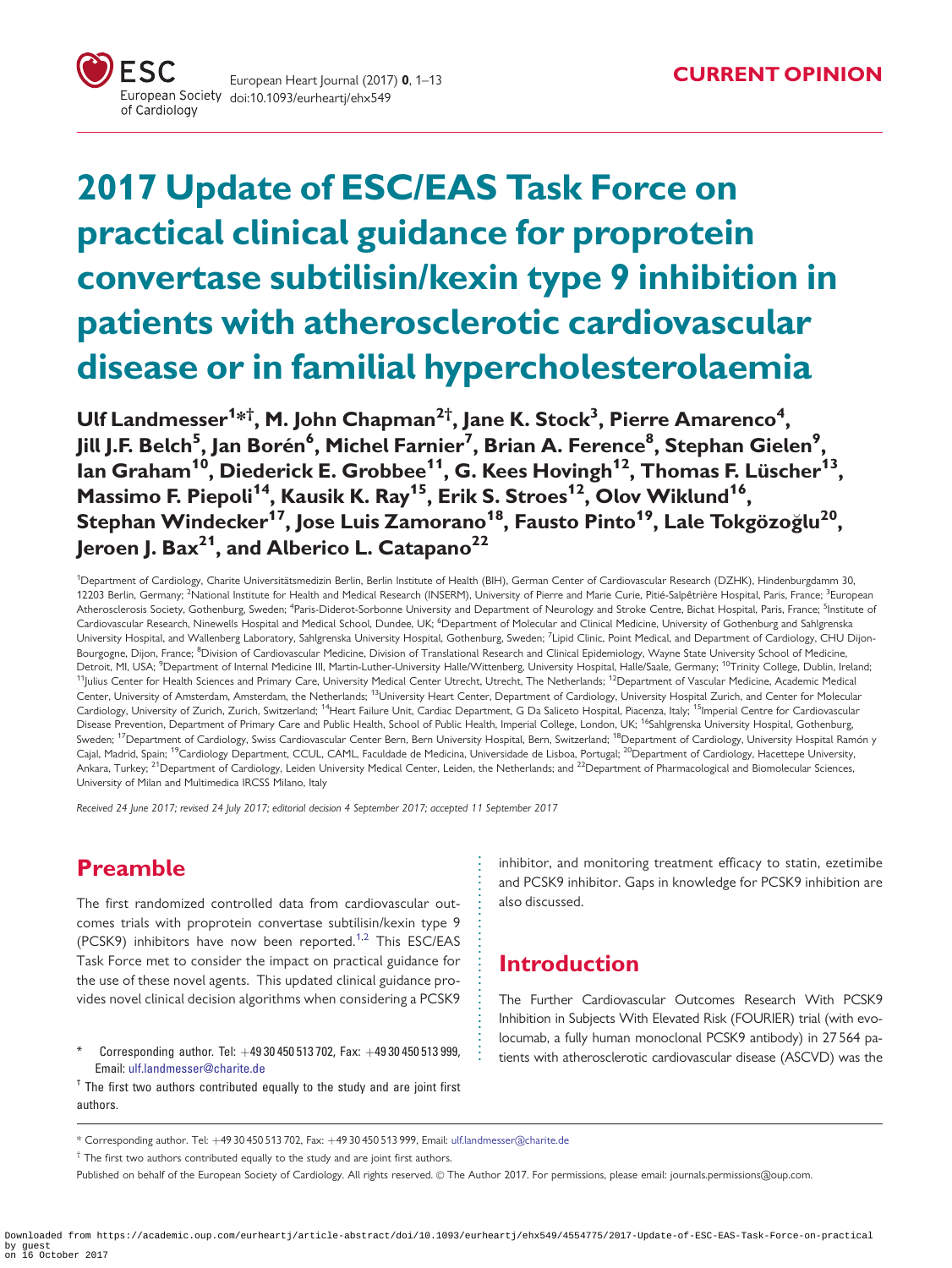#### <span id="page-1-0"></span>Box I Key reasons for termination of bococizumab

The development of bococizumab was discontinued by Pfizer in late 2016.<sup>a</sup> The key reasons for this were a high level of immunogenicity and wide variability in the low-density lipoprotein cholesterol (LDL-C) lowering response.

- Immunogenicity: In statin-treated patients, PCSK9 inhibition with bococizumab reduced LDL-C levels by 55–60% in the short-term, but this effect was attenuated over time in 10–15% of patients due to the development of antidrug antibodies. It is important to note that this effect was specific to bococizumab, a partially humanized monoclonal antibody, which is characterized by substitution of rodent DNA sequences for <5% of human DNA sequences. It is thought that this substitution may have directly affected the immunogenicity of the antibody. This effect has not been reported for either evolocumab or alirocumab, which are fully human monoclonal antibodies. This immunogenicity may also explain the higher rate of injection site reactions (~10%) observed with bococizumab compared with either alirocumab or evolocumab (<5%).
- Variability in LDL-C lowering response: Irrespective of the presence or absence of antidrug antibodies, there was wide individual variability in the LDL-C lowering response with bococizumab; about 1 in 10 showed no reduction in LDL-C levels.

a Press release Tuesday, 1 November 2016. Pfizer Discontinues Global Development of Bococizumab, Its Investigational PCSK9 Inhibitor.

first to be completed.<sup>[1](#page-10-0)</sup> The Evaluation of Bococizumab in Reducing the Occurrence of Major Cardiovascular Events in High Risk Subjects (SPIRE)-1 and -2 trials were, however, stopped early following termination of bococizumab development due to effects specific to this antibody  $(Box 1).^{2,3}$  $(Box 1).^{2,3}$  $(Box 1).^{2,3}$  In FOURIER, lowering of low-density lipoprotein cholesterol (LDL-C) levels by 59% (from 2.4 mmol/L to 0.78 mmol/ L) significantly reduced the risk of major cardiovascular events (absolute event rates 9.8% vs. 11.3% on placebo over 2.2 years, relative risk reduction of 15%). The clinical benefit of PCSK9 inhibitor treatment was due to reduction of nonfatal events, largely driven by reduction in myocardial infarction (MI) and coronary revascularization. This benefit was generally consistent across all major patient subgroups, including age, sex, and type of clinical presentation of ASCVD [coronary artery disease (CAD) with history of MI, ischaemic stroke and symptomatic peripheral arterial disease (PAD)], and accrued over time.<sup>1</sup> Compared with the Cholesterol Treatment Trialists' (CTT) Collaboration for cardiovascular benefit per mmol/L reduction in LDL-C, which is based on average response over 5 years on statin therapy, the observed benefit in FOURIER was shown to fall below the regression line. When adjusted for duration of treatment, however, as the benefit of a cholesterol lowering therapy in the first year of treatment is less than in the following years, the results from FOURIER were superimposable with those observed with statin therapy (Figure [1](#page-2-0)).<sup>4</sup> Evidence from studies involving variants in the genes encoding PCSK9 and 3-hydroxy-3-methyl-glutaryl-CoA (HMGCoA) reductase provides further support for the concept that a similar risk reduction per unit LDL-C reduction is to be expected.<sup>5</sup>

Insights from these trials reinforce that the key determinants of clinical benefit are the absolute cardiovascular risk, the absolute magnitude of LDL-C reduction, and the absolute LDL-C level. In all trials, patients were at very high risk as defined by guidelines,  $6,7$  with a history of clinical ASCVD (either MI, stroke, or symptomatic PAD) and additional cardiovascular risk factors, including, in the SPIRE trials, clinically diagnosed familial hypercholesterolaemia (FH).<sup>1,2</sup> Patients had elevated LDL-C levels despite maximally tolerated lipid lowering therapy (the vast majority received high to moderate intensity statin therapy). In SPIRE-2, patients had higher LDL-C levels (mean at baseline 3.4 mmol/L or 133 mg/dL vs. 2.4 mmol/L or  $\sim$ 90 mg/dL in FOURIER and SPIRE-1).<sup>1,2</sup> Thus, despite progressive attenuation of LDL-C lowering with bococizumab due to the formation of neutralizing antibodies, $3$  there was still

significant clinical benefit in SPIRE-2 within 12 months (absolute event rates for major cardiovascular events 3.32% vs. 4.19% on placebo, relative risk reduction of 21%,  $P = 0.02$ ). SPIRE-1 did not reveal a significant difference in cardiovascular events, however, as patients had lower LDL-C levels and the duration of treatment was short (7 months). $^{2}$ 

Two key issues are pertinent when interpreting the results of FOURIER. The first issue relates to the rather short duration of the trial. It is important to emphasize that as the trial was event- and not timedriven the short duration was due to trial design. Allowing for a possible lag in treatment benefit, as seen in the statin trials, FOURIER planned for a median duration of  $\sim$ 43 months to allow for accrual of 1630 key secondary end points (a composite of cardiovascular death, MI, or stroke), which would provide 90% power to detect a relative reduction of at least 15% for this endpoint.<sup>8</sup> In reality, the observed event rate was higher and therefore the trial was completed after a median of 26 months at which time 1829 key secondary endpoints had occurred.<sup>1</sup>

The second issue relates to the lack of significant benefit on cardiovascular and all-cause mortality. As noted above, the FOURIER data show that the predominant effect of PCSK9 inhibition was prevention of non-fatal cardiovascular events, mainly driven by MI and coronary revascularization; fatal MI or stroke accounted for only 5–10% of all MI or stroke events.<sup>[1](#page-10-0)</sup> These findings are consistent with trials evaluating high- vs. low-dose statin therapy, none of which showed reduction in cardiovascular death. Added to this, a meta-analysis of four high- vs. low-dose statin trials indicated a reduction mainly in non-fatal cardiovascular events in patients allocated to the high-dose regimen.<sup>[9](#page-10-0)</sup> Moreover, while reduced mortality was observed in earlier statin trials (e.g. the Scandinavian Simvastatin Survival Study, 4S),<sup>10</sup> this was only seen after prolonged treatment and not after 2.2 years against a background of contemporaneous, predominantly high-dose statin therapy as in FOURIER. It will therefore be of great interest to see whether longer follow-up of patients treated with a PCSK9 inhibitor results in reduction in mortality.

Together with definitive evidence that LDL is causal for ASCVD, $11$ the results of the FOURIER and SPIRE trials constitute a key step forward in addressing unanswered questions about PCSK9 inhibition in the previous Task Force document.<sup>[12](#page-10-0)</sup> It should, however, be noted that while the FOURIER and SPIRE-1 and SPIRE-2 protocols permitted enrolment of patients with mild to moderate chronic kidney disease, there are currently no available data on which to base

. . . . . . . . . . . . . . . . . . . . . . . . . . . . . . . . . . . . . . . . . . . . . . . . . . . . . . . . . . . . . . . . . . . . . . . . . . . . . . . . . . . . . . . . . . . . . . . . . . . . . . . . . . . . . . . . . . . . . . . .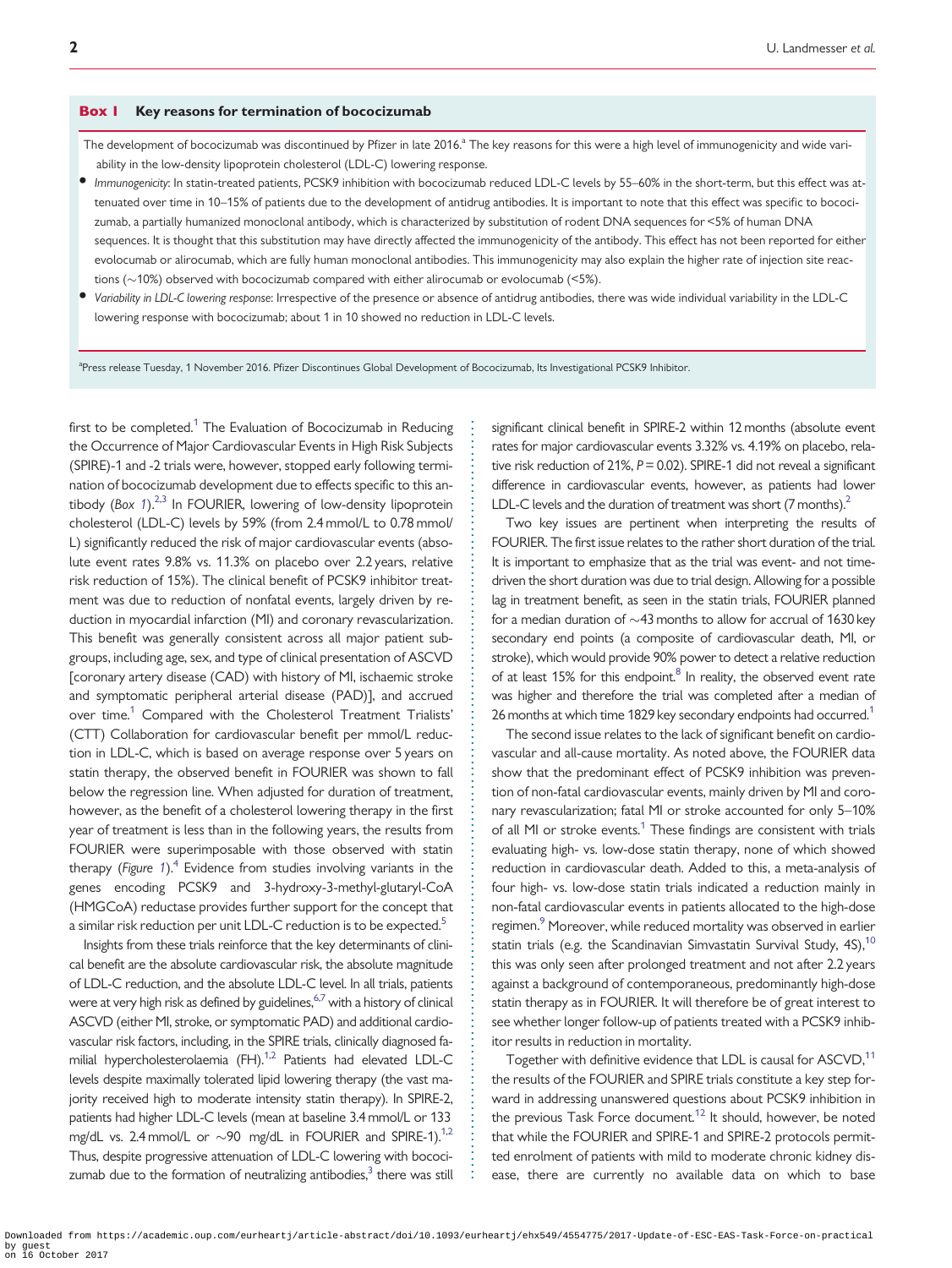<span id="page-2-0"></span>

Figure I Cholesterol Treatment Trialists' Collaboration regression lines by duration of statin therapy. The lines represent the average expected proportional risk reduction for any given absolute low-density lipoprotein cholesterol (LDL-C) reduction by duration of statin therapy calculated using data from the Cholesterol Treatment Trialists' (CTT) Collaboration meta-analysis of statin trials. The red line represents the expected clinical benefit of statins after 1 year of treatment, the blue line represents the expected clinical benefit after 2 years of treatment, the green line represents the expected clinical benefit after 3 years of treatment, and the black line represents the expected clinical benefit after 4 or more years of treatment. The lines are calculated from the CTT data (see Panel below). Column 2 of this Panel shows the proportional risk reduction per mmol/L reduction in LDL-C observed during each year of treatment with a statin. The proportional risk reduction per mmol/L reduction in LDL-C for any duration of statin therapy is calculated as an inverse-variance weighted meta-analysis of the effect of statin therapy during each year of treatment up to and including the year of interest (Panel, column 4). The CTT regression line for each duration of therapy is then plotted as a line through this estimate of the proportional risk reduction per mmol/L reduction in LDL-C for each duration of therapy with each line forced to pass through the origin (using the same methods as used by the CTT Collaborators). The black boxes represent the results of trials (CARE, WOSCOPS, HPS, and 4S) that had an average duration of follow-up of 5 years or more, while the blue boxes represent the results of trials (PROVE-IT and FOURIER) that had an average duration of follow-up of approximately 2 years. The figure shows that the point estimate from FOURIER (with a median follow-up of 2.2 years) is superimposable on the blue CTT regression line corresponding to the effect of 2 years of treatment with a statin.

| Year of treatment | CTT hazard ratio (95% CI) per mmol/L<br>reduction in LDL-C during each<br>year of treatment | <b>Cumulative duration</b><br>of treatment (years) | CTT hazard ratio (95%) per mmol/L<br>reduction in LDL-C for each<br>duration of treatment |
|-------------------|---------------------------------------------------------------------------------------------|----------------------------------------------------|-------------------------------------------------------------------------------------------|
| $0 - 1$           | $0.88(0.84 - 0.93)$                                                                         |                                                    | $0.88(0.84 - 0.93)$                                                                       |
| $1 - 2$           | $0.77(0.73 - 0.82)$                                                                         |                                                    | $0.83(0.80 - 0.86)$                                                                       |
| $2 - 3$           | $0.73(0.69 - 0.78)$                                                                         |                                                    | $0.80(0.77-0.83)$                                                                         |
| $3 - 4$           | $0.72(0.68 - 0.77)$                                                                         | 4                                                  | $0.78(0.76 - 0.81)$                                                                       |
| $4 - 5$           | $0.77(0.72 - 0.83)$                                                                         |                                                    | $0.78(0.76 - 0.80)$                                                                       |
| >5                | $0.76(0.69 - 0.85)$                                                                         | ь                                                  | $0.78(0.76 - 0.80)$                                                                       |
| Overall           | $0.78(0.76 - 0.80)$                                                                         | Mean 5.1                                           | $0.78(0.76 - 0.80)$                                                                       |

Panel Proportional risk reduction per mmol/L reduction in LDL-C based on CTT Collaboration meta-analysis of statin trials

CI, confidence interval; CARE, Cholesterol And Recurrent Events; FOURIER, Further Cardiovascular Outcomes Research With PCSK9 Inhibition in Subjects With Elevated Risk; HPS, Heart Protection Study; PROVE-IT, Pravastatin or Atorvastatin Evaluation and Infection Therapy; 4S, Scandinavian Simvastatin Survival Study; WOSCOPS, West of Scotland Coronary Prevention Study.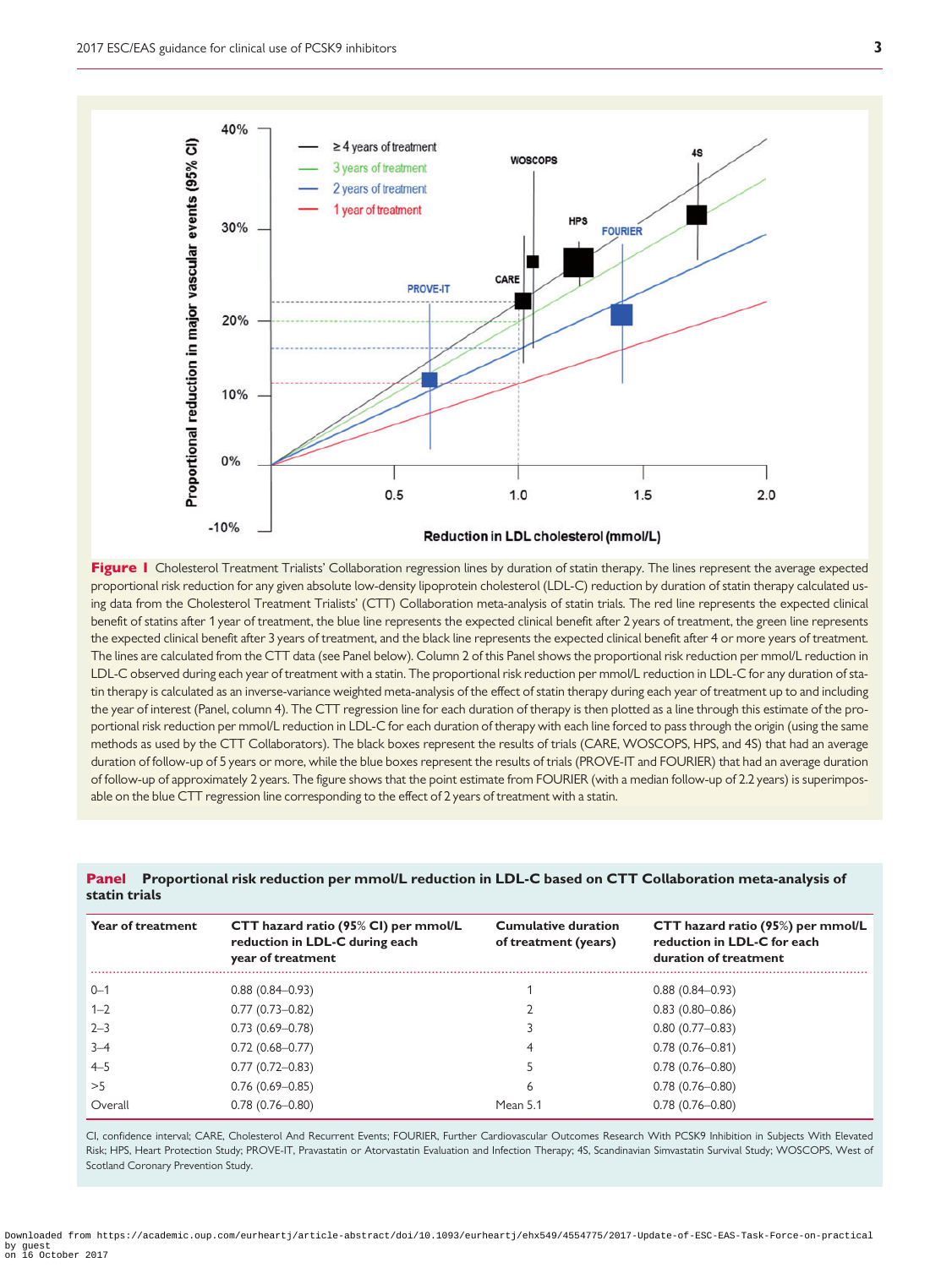<span id="page-3-0"></span>. recommendations for the use of PCSK9 inhibitors. Furthermore, while there is reassurance regarding the safety of very low LDL-C lev-els that can be attained on PCSK9 inhibitor therapy,<sup>13,[14](#page-10-0)</sup> this Task Force recognizes that these data are limited in large part to the short observation period of the currently available clinical trials.

The remit for this European Society of Cardiology/European Atherosclerosis Society (ESC/EAS) Task Force is to consider the impact of this new evidence on recommendations for practical guidance for the use of PCSK9 inhibitors in clinical practice. While the scientific evidence for PCSK9 inhibition reducing nonfatal cardiovascular outcomes in ASCVD patients with LDL-C levels >1.8 mmol/L (70 mg/dL) at baseline is strong, $1$  this Task Force also recognizes that the affordability of this treatment varies between countries. What is new to this updated Task Force guidance is inclusion of (i) an appraisal of recent cardiovascular outcomes data for PCSK9 monoclonal antibody therapy in the context of the clinical benefit observed with statin therapy and by duration of therapy; (ii) new clinical decision algorithms, which differentiate three LDL-C thresholds for consideration of PCSK9 inhibitor therapy; (iii) indices of increased cardiovascular risk including imaging relevant for patient risk stratification; and (iv) discussion of remaining gaps in evidence concerning PCSK9 inhibitor therapy. The LDL-C threshold values were based on consideration of absolute cardiovascular risk and the absolute LDL-C reduction required, key determinants of absolute cardiovascular risk reduction as supported by evidence from the CTT Collaboration, $4$  as well as the magnitude of LDL-C reduction to be expected with PCSK9 inhibition. Thus, the selected LDL-C thresholds identify patients at high absolute risk with substantially elevated LDL-C levels despite statin with or without ezetimibe therapy, who are likely to derive maximum benefit from the addition of a PCSK9 inhibitor and attain LDL-C goal as a consequence of at least 50% lowering of LDL-C levels. A summary of terms used in this document is provided in Box  $2^{1,6,7,15-17}$  $2^{1,6,7,15-17}$  $2^{1,6,7,15-17}$  $2^{1,6,7,15-17}$  $2^{1,6,7,15-17}$  $2^{1,6,7,15-17}$  This document provides guidance for clinicians in identifying those very high risk patients with substantially elevated LDL-C levels who are likely to benefit most from treatment with a PCSK9 inhibitor, taking into account cost issues.

# Defining patients considered for treatment with a proprotein convertase subtilisin/kexin type 9 inhibitor

On the basis of currently available evidence, this Task Force recommends that a PCSK9 inhibitor should be considered in the following patient groups.

- Patients with ASCVD, by definition at very high risk,  $6.7$  $6.7$  who have substantially elevated LDL-C levels despite maximally tolerated statin with or without ezetimibe therapy, and thus are considered at particularly high risk of an adverse prognosis.
- Patients with ASCVD and at very high risk who do not tolerate appropriate doses of at least three statins and thus have elevated LDL-C levels.
- Familial hypercholesterolaemia patients without clinically diagnosed ASCVD, at high or very high cardiovascular risk, and with substantially elevated LDL-C levels despite maximally tolerated statin plus ezetimibe therapy.

## Patients with clinical atherosclerotic cardiovascular disease

As exemplified by FOURIER, patients with documented clinical ASCVD are at very high cardiovascular risk, with an annual absolute risk of a major cardiovascular event >3%[.1,](#page-10-0)[16](#page-11-0) The recommended first approach to the management of elevated LDL-C levels in these pa-tients is intense statin therapy.<sup>[7](#page-10-0)</sup> Clinicians should allow sufficient time to achieve the maximum tolerated regimen of statin therapy with concomitant ezetimibe, depending on clinical judgement and local guidance[.18](#page-11-0) Since all statins, as well as ezetimibe, will be available as generic treatment before mid-2018, it is reasonable to strive for intense statin therapy with ezetimibe in all ASCVD patients. The Task Force does, however, recognize that while add-on ezetimibe provides a further 19–23% reduction in LDL-C levels,<sup>19,20</sup> this may be insufficient in very high risk patients who typically require more than 50% reduction to attain the recommended LDL-C goal.<sup>7</sup>

In these very high risk patients, this Task Force recommends an LDL-C threshold for consideration of PCSK9 inhibitor treatment of >3.6 mmol/L (140 mg/dL), despite statin with or without ezetimibe therapy or inability to tolerate appropriate doses of at least three statins. Reduction of LDL-C levels by 50% with this treatment offers the possibility of attainment of the guideline-recommended LDL-C goal (<1.8 mmol/L or 70 mg/dL), resulting in >1% annual reduction in absolute cardiovascular risk.<sup>16</sup> The mode of action of a PCSK9 inhibitor is complementary to statin and ezetimibe (Figure [2](#page-5-0)). The Task Force recognizes that the presence of additional indices of risk severity, such as rapidly progressive ASCVD, in particular after an acute coronary syndrome, diabetes mellitus, or complex multivessel or polyvas-cular atherosclerotic disease, exacerbates absolute risk.<sup>6,[21](#page-11-0)</sup>Therefore, a lower LDL-C threshold is recommended for consideration of PCSK9 inhibition (>2.6 mmol/L or 100 mg/dL) in these patients (Figure [3](#page-5-0)).

It is important to bear in mind that ASCVD patients often have multiple vascular territories affected and thus have poorer outcome, requiring more intense treatment.<sup>[22,23](#page-11-0)</sup> Where available in routine practice, imaging may help to identify those patients with severe and/ or extensive ASCVD who are at particularly high risk. Simple noninvasive measures could be used to assess generalized large vessel atherosclerosis. Carotid artery scanning, usually ultrasound assessment, is used for diagnosis of carotid artery plaque (defined as either focal wall thickening > 50% compared with the surrounding vessel wall or a focal region with an intima-media thickness measurement  $\geq$ 1.5 mm).<sup>[6](#page-10-0)</sup> Coronary calcium score provides a global measure of coronary atherosclerosis and a score of >400 reflects significant and possibly high-risk CAD.<sup>[24](#page-11-0)</sup> Coronary computed tomography angiography (CTA) directly visualizes the extent, severity, location, and composition of coronary atherosclerosis. Various characteristics on coronary CTA may be helpful in identifying high-risk patients  $(Box 3).^{25,26}$  $(Box 3).^{25,26}$  $(Box 3).^{25,26}$  In addition, colour Doppler scanning of carotid vessels and more complex magnetic resonance angiography imaging can be used to confirm ASCVD in the ca-rotid or peripheral arteries, as well as to detect renal artery stenosis.<sup>[6](#page-10-0)</sup>

• A PCSK9 inhibitor should be considered in ASCVD patients with substantially elevated LDL-C levels despite maximally tolerated statin with or without ezetimibe therapy, or inability to tolerate appropriate doses of at least three statins, especially if

. . . . . . . . . . . . . . . . . . . . . . . . . . . . . . . . . . . . . . . . . . . . . . . . . . . . . . . . . . . . . . . . . . . . . . . . . . . . . . . . . . . . . . . . . . . . . . . . . . . . . . . . . . . . . . . . . . . . . . . . . . . . . . . . . . . . . . . . . . . . . . . . . . . . . . . . . . . . . . . . . . . . . . . . . . . .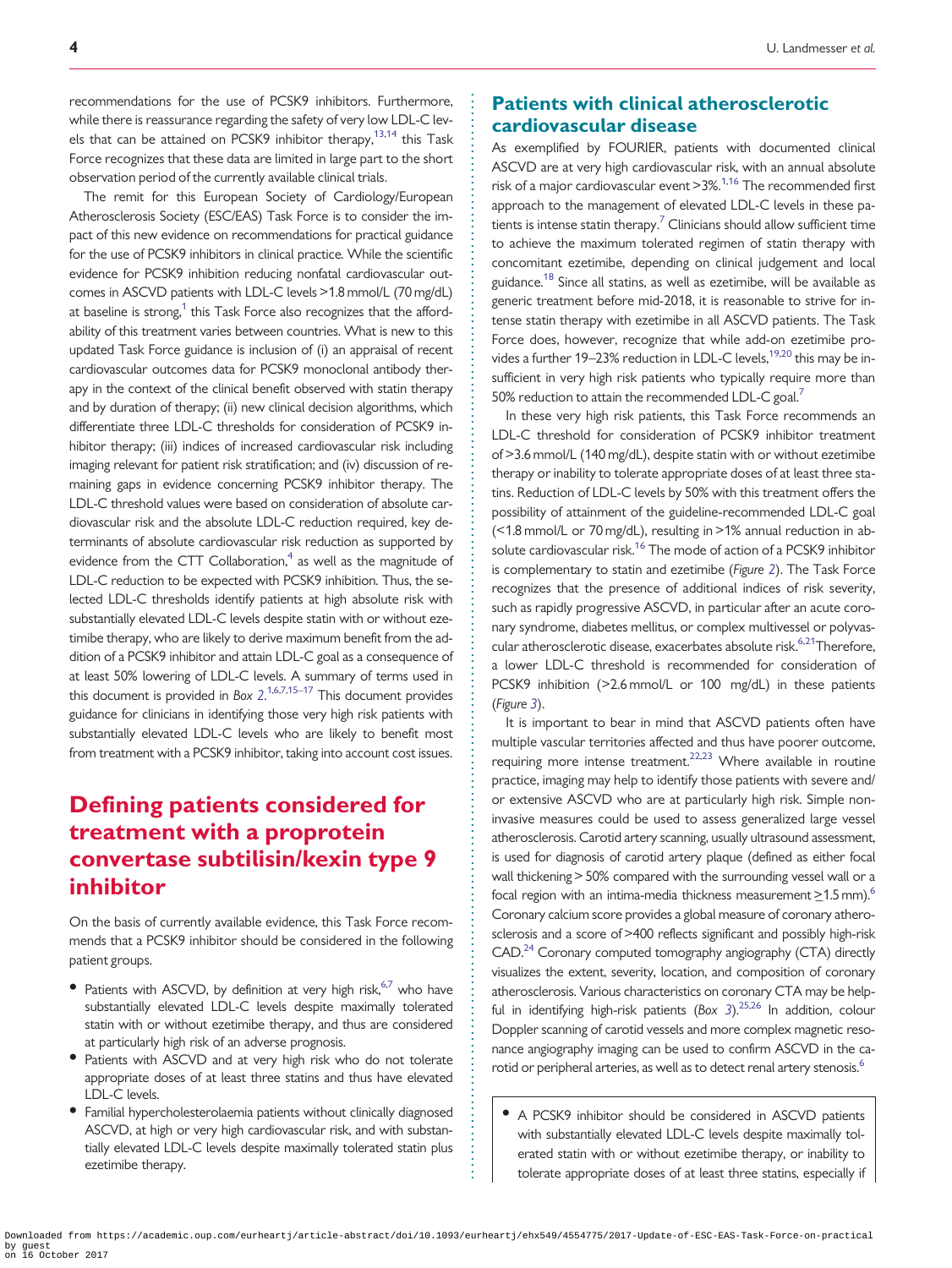<span id="page-4-0"></span>

| <b>Term</b>                                               | <b>Explanation</b>                                                                                                                                                                                                                                                                                                                                                                                                                                                                                                                                                                                                                                                                                                                                                                  |  |  |
|-----------------------------------------------------------|-------------------------------------------------------------------------------------------------------------------------------------------------------------------------------------------------------------------------------------------------------------------------------------------------------------------------------------------------------------------------------------------------------------------------------------------------------------------------------------------------------------------------------------------------------------------------------------------------------------------------------------------------------------------------------------------------------------------------------------------------------------------------------------|--|--|
| Additional indices<br>of risk severity                    | Markers of increased cardiovascular risk severity. These are defined for patients with clinical ASCVD as the concomitant pres-<br>ence of FH; diabetes mellitus with target organ damage or with a major risk factor such as marked hypertension; severe or<br>extensive ASCVD; or rapid progression of ASCVD (repeated acute coronary syndrome, unplanned coronary revasculariza-<br>tions or ischaemic stroke within 5 years of the event). These definitions are derived from the 6th Joint Societies Guidelines<br>for Prevention of CVD, <sup>6</sup> the 2016 ESC/EAS Guidelines for Management of Dyslipidaemia, <sup>7</sup> and the 2013 ESH/ESC<br>Guidelines for the Management of Arterial Hypertension. <sup>15</sup>                                                  |  |  |
|                                                           | For FH patients without clinical ASCVD, additional indices of risk severity are diabetes mellitus with target organ damage or<br>with a major risk factor such as marked hypertension; lipoprotein(a) >50 mg/dL; major risk factors such as smoking, marked<br>hypertension; >40 years without treatment; premature ASCVD (<55 years in males and <60 years in females) in first degree<br>relatives; and imaging indicators of increased risk. These definitions are derived from the 6th Joint Societies Guidelines for<br>Prevention of CVD, <sup>6</sup> the 2016 ESC/EAS Guidelines for Management of Dyslipidaemia, <sup>7</sup> the 2013 ESH/ESC Guidelines for the<br>Management of Arterial Hypertension, <sup>15</sup> and the SAFEHEART registry database. <sup>17</sup> |  |  |
| Clinical benefit                                          | This is defined as reduction in major cardiovascular events, the primary endpoint of the FOURIER study, <sup>1</sup> a composite of car-<br>diovascular death, MI, stroke, hospitalization for unstable angina, or coronary revascularization. In FOURIER, clinical benefit<br>was attributable to reduction in non-fatal events, largely driven by decreases in nonfatal MI and coronary revascularization.                                                                                                                                                                                                                                                                                                                                                                        |  |  |
| LDL-C goal                                                | This is the aim of therapeutic intervention, as recommended by the 6th Joint Societies Guidelines for Prevention of CVD, <sup>6</sup> and<br>the 2016 ESC/EAS Guidelines for Management of Dyslipidaemia.7                                                                                                                                                                                                                                                                                                                                                                                                                                                                                                                                                                          |  |  |
| LDL-C threshold                                           | This is the starting LDL-C value on which treatment decisions for a PCSK9 inhibitor are based, in patients on statin with or<br>without ezetimibe treatment.                                                                                                                                                                                                                                                                                                                                                                                                                                                                                                                                                                                                                        |  |  |
| LDL-C threshold in<br><b>ASCVD</b> patients               | In patients with clinical ASCVD the LDL-C threshold has been defined as > 3.6 mmol/L (140 mg/dL); reduction of LDL-C levels<br>by 50% offers the possibility of attainment of the guideline-recommended LDL-C goal (70 mg/dL), <sup>6,7</sup> and >1% annual reduc-<br>tion in absolute cardiovascular risk. <sup>16</sup> The LDL-C threshold is lower (>2.6 mmol/L or 100 mg/dL) in ASCVD patients with<br>additional indices of risk severity, defined by the 6th Joint Societies Guidelines for Prevention of CVD, <sup>6</sup> and the 2016 ESC/<br>EAS Guidelines for Management of Dyslipidaemia, <sup>7</sup> as the absolute risk of a recurrent event is higher.                                                                                                          |  |  |
| LDL-C threshold in FH<br>patients without<br><b>ASCVD</b> | In FH patients without clinical ASCVD the LDL-C threshold has been defined as > 4.5 mmol/L (180 mg/dL); reduction of LDL-<br>C by at least 50% offers the possibility of attainment of the guideline-recommended LDL-C goal (<2.6 mmol/L or 100 mg/<br>dL). As shown by the 2016 ESC/EAS Guidelines for Management of Dyslipidaemia, <sup>7</sup> and the SAFEHEART Registry, <sup>17</sup> FH pa-<br>tients with additional indices of risk severity are at higher absolute risk. Consequently in these patients, the LDL-C threshold<br>has been set lower (>3.6 mmol/L or 140 mg/dL).                                                                                                                                                                                            |  |  |
| Very high risk                                            | Very high risk patients are defined by the 6th Joint Societies Guidelines for Prevention of CVD, <sup>6</sup> and the 2016 ESC/EAS<br>Guidelines for Management of Dyslipidaemia, <sup>7</sup> as those patients with documented ASCVD (clinical or unequivocal on imag-<br>ing, with plaque on coronary angiography or carotid ultrasound), including those with progressive ASCVD (i.e. repeated<br>acute coronary syndromes, repeated unplanned coronary revascularizations, or repeated ischaemic strokes within 5 years of<br>the index event), or diabetes mellitus with target organ damage or with a major risk factor such as marked hypercholestero-<br>laemia or marked hypertension.                                                                                    |  |  |

ASCVD, atherosclerotic cardiovascular disease; CVD, cardiovascular disease; EAS, European Atherosclerosis Society; ESC, European Society of Cardiology; ESH, European Society of Hypertension; FH, familial hypercholesterolaemia; FOURIER, Further Cardiovascular Outcomes Research With PCSK9 Inhibition in Subjects With Elevated Risk; LDL-C, low-density lipoprotein cholesterol; MI, myocardial infarction.

. there are additional indices of risk severity, i.e. familial hypercholesterolaemia, multivessel, or polyvascular disease or with rapidly progressive ASCVD (refer to Figure [3](#page-5-0)).

## Familial hypercholesterolaemia patients without clinically diagnosed atherosclerotic cardiovascular disease

In routine clinical practice, FH is typically diagnosed using approaches such as the Dutch Lipid Clinic Network criteria based on familial or personal history of premature ASCVD, clinical signs such as tendon xanthoma or corneal arcus, and elevated LDL-C levels, with or without genetic testing, as recommended in the previous Task Force

statement.<sup>12</sup> The elevated cardiovascular risk of undertreated heterozygous FH patients is well recognized, $27-30$  $27-30$  $27-30$  with up to eight-fold higher risk in patients with an FH-causative mutation compared with unaffected relatives[.28](#page-11-0) Furthermore, despite long-term, high-intensity statin treatment to lower LDL-C levels, asymptomatic FH patients often have evidence of an increased plaque burden in multiple vascular territories[.31](#page-11-0)As there are no clinical outcomes studies specifically in FH patients, estimates of absolute cardiovascular risk are based on data from clinical trials and registries such as the Spanish SAFEHEART registry[.17,32](#page-11-0) With maximally tolerated statin therapy plus ezetimibe (the recommended treatment in FH), $7.27$  $7.27$  annual cardiovascular event rates are estimated at 1%, increasing with the presence of additional risk factors (such as marked hypertension,

. . . . . . . . . . . . . . . . . . . . . . . . . . . . . . . . . . . . . .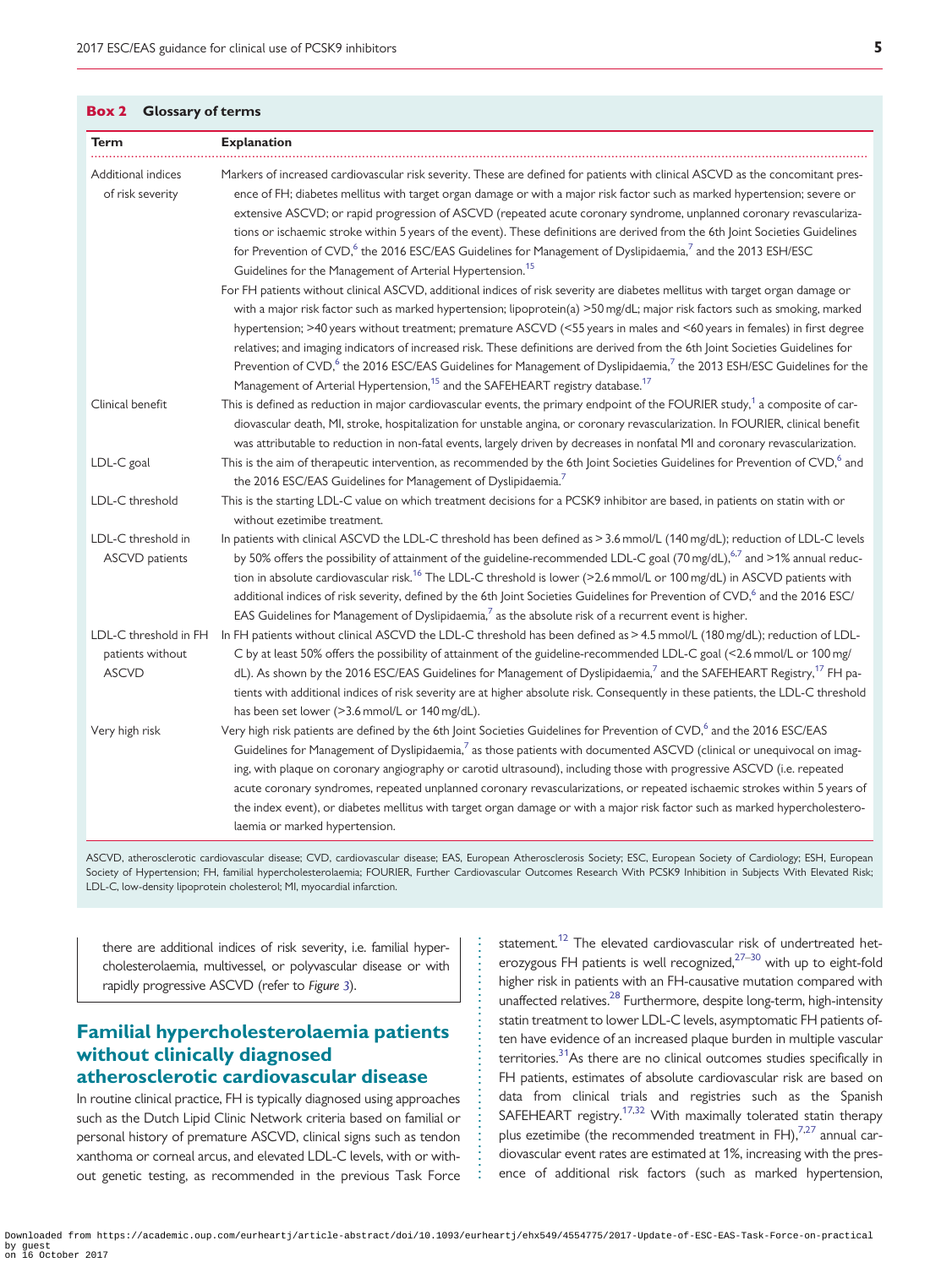<span id="page-5-0"></span>

Figure 2 The modes of action of PCSK9 monoclonal antibody therapy, statin and ezetimibe are complementary. The low-density lipoprotein receptor (LDLR) at the hepatocyte surface binds circulating LDL particles; the LDLR-LDL complex is then internalized by endocytosis within clathrin-coated vesicles. Internalization of the LDLR, separation from bound LDL in the endosome complex and subsequent recycling of the LDLR to the plasma membrane is a continuous process (see inset).The level of expression of the LDLR gene (and thus LDLR activity) is sensitive to intracellular cholesterol levels; when cellular cholesterol levels are low, for example, as a result of statin-mediated inhibition of hepatic cholesterol synthesis, or as a result of reduced flux of chylomicron cholesterol from the intestine to the liver subsequent to ezetimibe-mediated inhibition of cholesterol absorption through the Niemann Pick C1 like 1 protein (NPC1L1) on the jejunal enterocyte brush border, then LDLR expression is upregulated by the sterol regulatory element binding transcription factor 2 (SREBP2). Expression of the PCSK9 gene is equally upregulated by SREBP2. Circulating PCSK9 interacts with and promotes cellular degradation of the LDLR with reduced LDLR recycling to the hepatocyte membrane; this results in reduced availability of LDLR, leading to higher plasma levels of LDL cholesterol (LDL-C). By binding to free circulating PCSK9, PCSK9 monoclonal antibodies prevent the association between PCSK9 and LDLR, resulting in enhanced recycling, increased LDLR availability and reduced plasma LDL-C levels. Thus, inhibition of HMG-CoA reductase (3-hydroxy-3-methyl-glutaryl-coenzyme A reductase) by statins, inhibition of intestinal cholesterol absorption by ezetimibe, and PCSK9 inhibition by monoclonal antibodies, exhibit complementary mechanisms of action and can be used in combination for highly efficacious lipid lowering therapy.



Figure 3 Clinical decision algorithm for the use of a PCSK9 inhibitor in patients with atherosclerotic cardiovascular disease (ASCVD) and with substantially elevated low-density lipoprotein cholesterol (LDL-C) levels despite maximally tolerated statin with or without ezetimibe therapy. Refer to Box [2](#page-4-0) for the rationale for selection of LDL-C thresholds. Note: Marked hypertension is defined by a blood pressure  $\geq$ 160/100 mmHg, in accordance with 2013 ESH/ESC guidelines for the management of arterial hypertension.<sup>15</sup> The use of add-on ezetimibe is recommended according to clinical judgement and local guidance. ACS, acute coronary syndrome; CAD, coronary artery disease; PAD, peripheral artery disease.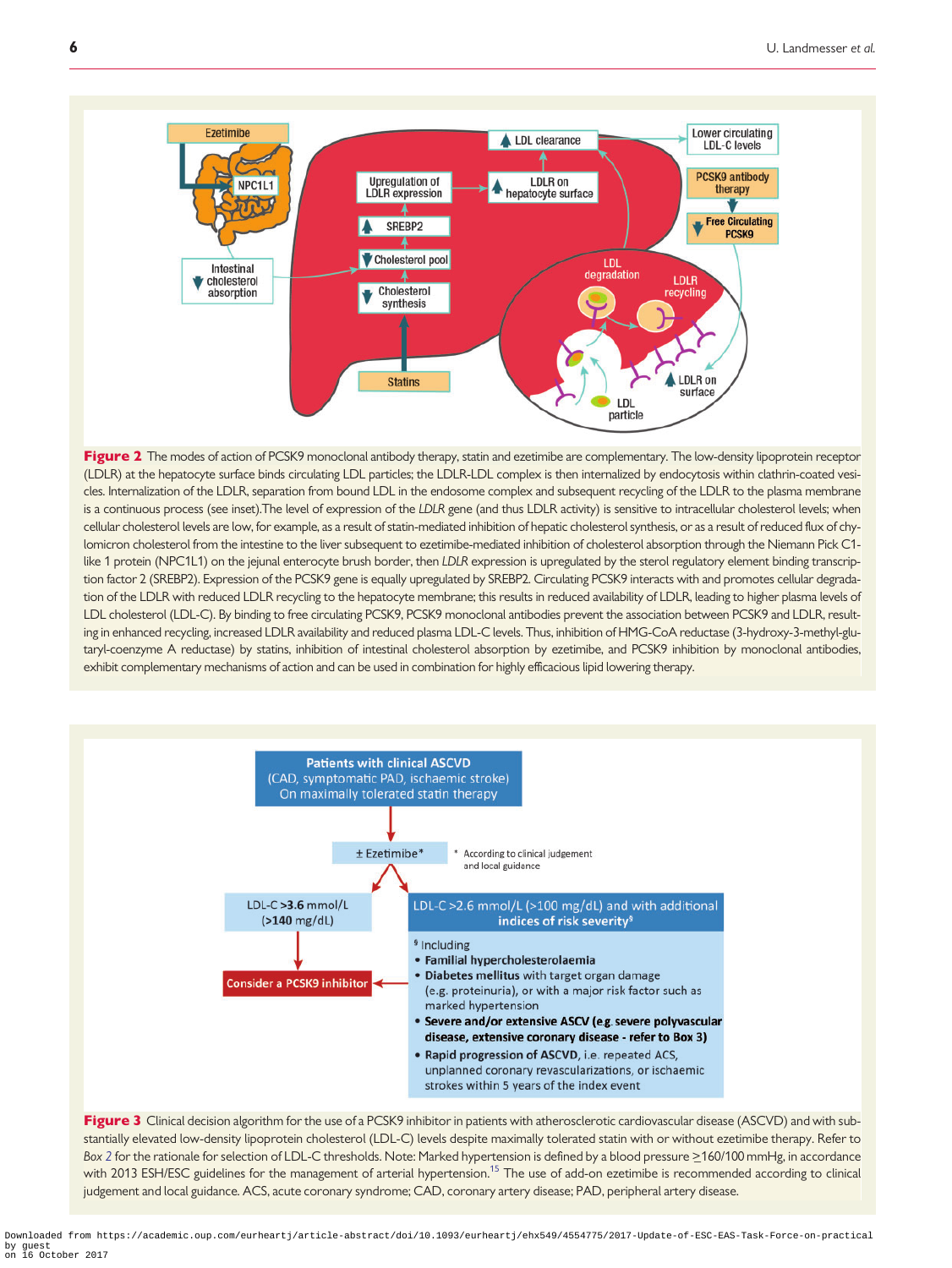#### <span id="page-6-0"></span>Box 3 Markers of high risk with coronary computed tomography angiography (CTA)

Global high-risk markers on coronary CTA:

- Left main disease
- Proximal LAD disease
- 3-vessel disease
- Focal high-risk markers on coronary CTA:
- Stenosis severity: >50% luminal obstruction
- Lesion composition: Mixed or non-calcified (reflecting earlier, unstable atherosclerosis)

CTA, computed tomography angiography; LAD, left anterior descending artery.

smoking, lipoprotein(a) >50 mg/dL, and the presence of premature cardiovascular disease in first-degree relatives).<sup>17</sup>

Treatment decisions are currently guided by the LDL-C level and the presence of additional indices of risk severity.<sup>[12](#page-10-0)</sup> Clinicians should make every effort to ensure achievement of the maximally tolerated statin dose regimen plus ezetimibe, in accordance with current guid-ance.<sup>[18](#page-11-0)</sup> Imaging may also have a role in guiding therapy, as evidence of increased plaque burden with ultrasound evaluation or CTA has been shown to be indicative of premature ASCVD and high risk for cardiovascular events.<sup>33,34</sup>

Taking account of recent evidence from SAFEHEART,<sup>[17](#page-11-0)</sup> this Task Force recommends that an LDL-C threshold of >4.5 mmol/L (180 mg/dL) despite maximally tolerated statin plus ezetimibe identifies patients at high risk likely to derive maximum benefit from PCSK9 inhibition. A lower LDL-C threshold (>3.6 mmol/L or >140 mg/dL) is recommended when patients have additional indi-ces of risk severity, as identified in Box [2](#page-4-0) and in Figure [4](#page-7-0).<sup>[6](#page-10-0)[,17](#page-11-0)</sup> This approach can reduce the need for lipoprotein apheresis, a costly and invasive procedure which is inconvenient to patients and their carer-givers.<sup>[35](#page-11-0)</sup>

As in the previous Task Force document, evolocumab is recommended as an additional therapeutic option to reduce LDL-C levels in patients with homozygous FH, with or without apheresis. Given the mode of action of PCSK9 inhibition, some level of LDL receptor activity is required for efficacy. Consequently, treatment with a PCSK9 inhibitor is not recommended in patients with negative/negative LDLR mutations which have LDL receptor activity below 2%, as supported by evidence from the TESLA B and TAUSSIG stud-ies.<sup>[12](#page-10-0),[36,37](#page-11-0)</sup> With the very high risk of these patients due to the cumulative burden of very high LDL-C levels, most are likely to have already experienced clinical events.

- A PCSK9 inhibitor may be considered in heterozygous FH patients without clinically diagnosed ASCVD with substantially elevated LDL-C levels despite maximally tolerated statin plus ezetimibe therapy.
- The LDL-C threshold for consideration of PCSK9 inhibition is lower if there are additional indices of risk severity (refer to Figure [4](#page-7-0)).

### Monitoring low-density lipoprotein cholesterol lowering response

Response to initiation or dose adjustment of lipid lowering treatment (statin or add-on ezetimibe) can be assessed at  $4$  weeks.<sup>[7](#page-10-0)</sup> As a minimum, LDL-C levels should be monitored, but a comprehensive lipid profile may facilitate better management decisions, given effects on triglycerides (median reduction  ${\sim}16\%)$  and high-density lipoprotein cholesterol (mean increase  $\sim$ 5%) observed with evolocumab in FOURIER.<sup>1</sup> Failure to attain LDL-C goal may be due to a number of factors including pharmacogenetic effects associated with reduced responsiveness, an inability to tolerate adequate statin doses and lack of adherence.[7,12](#page-10-0) Consequently, if the patient is not at LDL-C goal on maximally tolerated statin therapy, adherence should be first checked and the clinician should reinforce the importance of treatment compliance as a determinant of improved cardiovascular outcome.<sup>38</sup> If adherence is shown to be satisfactory, the clinician should consider add-on ezetimibe treatment, in accordance with local guidance. If after 4 weeks the LDL-C lowering response is still inadequate and the patient is adherent with treatment, addition of a PCSK9 inhibitor should be considered (Figure [5](#page-7-0)).

Following a single injection of alirocumab or evolocumab, complete PCSK9 inhibition occurs rapidly and is sustained for 3–4 days with the nadir in LDL-C lowering response at 11-15 days.<sup>[39,40](#page-11-0)</sup> This response is similar for either regimens of alirocumab (75/150 mg every 2 weeks) or evolocumab  $(140 \text{ mg}$  every 2 weeks or  $420 \text{ mg}$  every month).<sup>41</sup> Information documenting the inter-individual variability in the LDL-C lowering response to PCSK9 inhibition is, as yet, limited. This is a pertinent issue, in the light of evidence from the SPIRE programme, in which the development of antidrug antibodies in a proportion of patients was associated with loss of LDL-C lowering efficacy and no cardiovascular benefit, as opposed to a significant cardiovascular benefit in patients who did not develop antidrug antibodies and had a persistent LDL-C lowering response (see Box [1](#page-1-0)).<sup>[3](#page-10-0)</sup> There are limited data for alirocumab or evolocumab. In an analysis of trial data from more than 4700 patients treated with alirocumab for up to 78 weeks, 1.2% of patients developed persistent antidrug antibodies with the 150 mg 2-weekly regimen and 1.8% with the  $75/150 \,\mathrm{mg}$  2-weekly regimen.<sup>[42](#page-11-0)</sup> Antidrug antibodies were developed by 0.3% of patients allocated to evolocumab in FOURIER, and 0.3% (4 patients) in the Open Label Study of Long Term Evaluation Against LDL-C Trial (OSLER-1) extension study (two patients each who were initially allocated to standard of care or evolocumab, and then received the alternative treatment dur-ing long-term follow-up).<sup>[1,14](#page-10-0)</sup> In the absence of extensive documentation of variability in the inter-individual response, this Task Force recommends that clinicians should monitor the LDL-C lowering response to alirocumab or evolocumab as indicated below and in Figure [5](#page-7-0).

- Monitor the LDL-C lowering response to statin and ezetimibe at 4 weeks and check adherence before considering a PCSK9 inhibitor.
- Assess the LDL-C lowering response to the PCSK9 inhibitor at 2 weeks after first injection of either the monthly or 2 weekly regimen (before the next injection).

. . . . . . . . . . . . . . . . . . . . . . . . . . . . . . . . . . . . . . . . . . . . . . . . . . . . . . . . . . . . . . . . . . . . . . . . . . . . . . . . . . . . . . . . . . . . . . . . . . . . . . . . . . . . . . . . . . . . . . . . . . . . . . . . . . . . . . . . . . . . . . . . . . . . . . . . . . . . . . . . . . . . . . . . . . . . .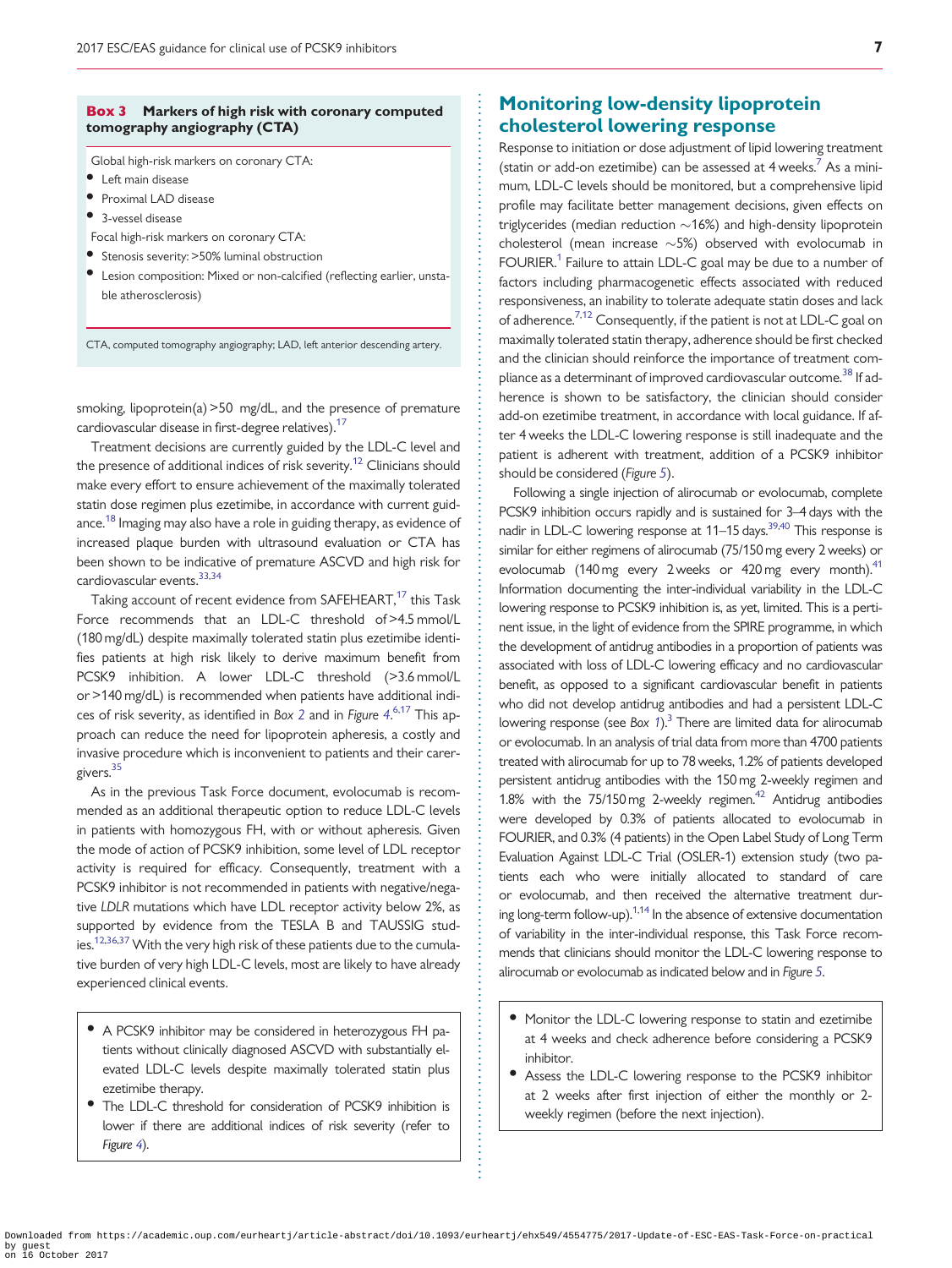<span id="page-7-0"></span>

Figure 4 Clinical decision algorithm for the use of a PCSK9 inhibitor in familial hypercholesterolaemia patients without clinically diagnosed atherosclerotic cardiovascular disease (ASCVD) and with substantially elevated low-density lipoprotein cholesterol (LDL-C) levels despite maximally tolerated statin plus ezetimibe therapy. Refer to Box [2](#page-4-0) for the rationale for selection of LDL-C thresholds. Note: Marked hypertension is defined by a blood pressure >160/100 mmHg, in accordance with 2013 ESH/ESC guidelines for the management of arterial hypertension.<sup>[15](#page-10-0)</sup>



Figure 5 Monitoring the low-density lipoprotein cholesterol (LDL-C) lowering response to statin, ezetimibe and a PCSK9 inhibitor. Note: LDL-C goal is the aim of therapeutic intervention, with LDL-C levels as recommended by the 6th Joint Societies Guidelines for Prevention of Cardiovascular Disease,<sup>[6](#page-10-0)</sup> and the 2016 ESC/EAS Guidelines for Management of Dyslipidaemia.<sup>7</sup> In contrast, LDL-C threshold is the starting LDL-C value on which treatment decisions for a PCSK9 inhibitor are based, in patients on statin plus ezetimibe treatment (Box [2](#page-4-0)).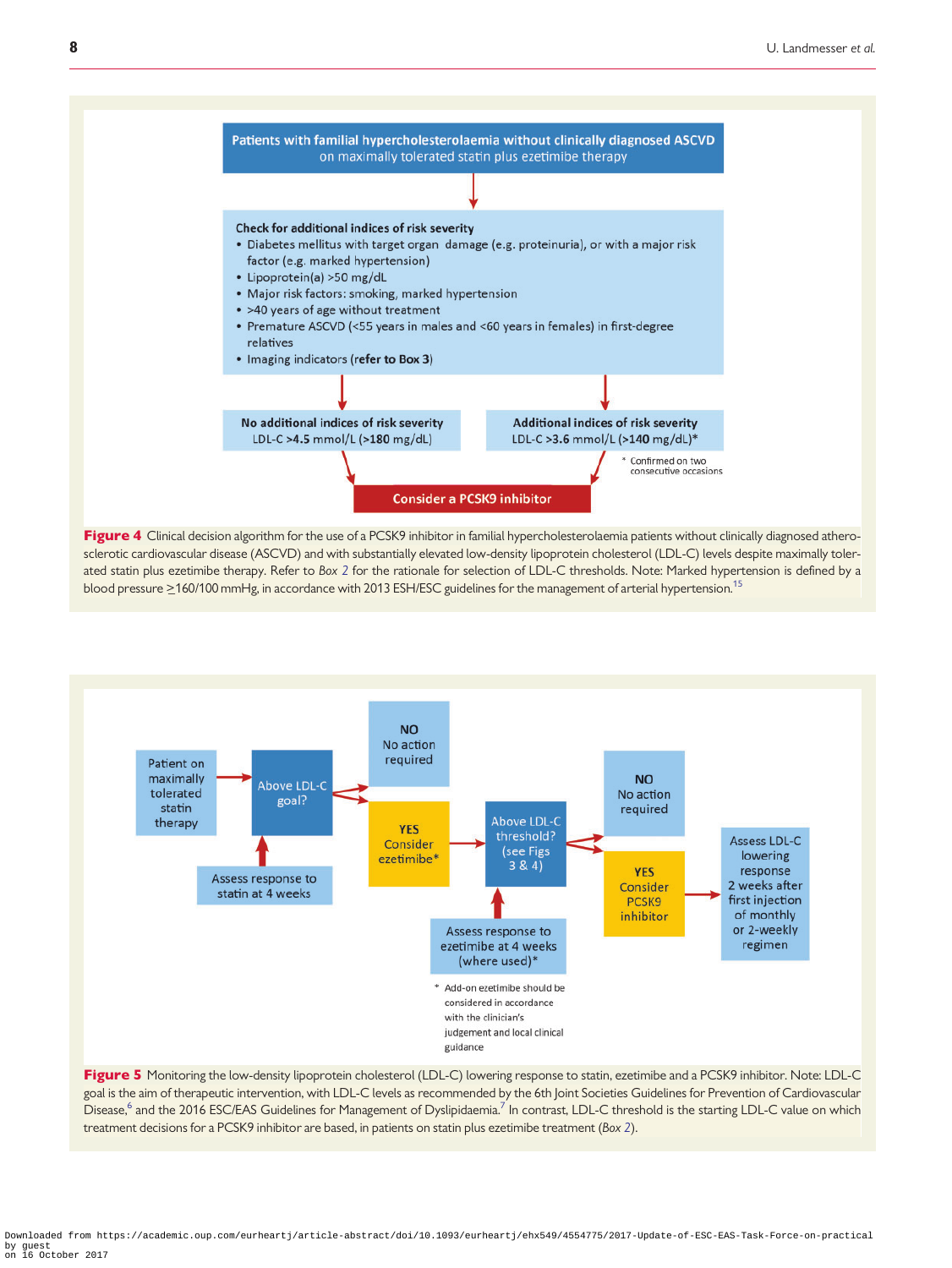#### <span id="page-8-0"></span>Box 4 Gaps in knowledge concerning proprotein convertase subtilisin/kexin type 9 (PCSK9) inhibitor therapy

- Inter-individual variability in low-density lipoprotein cholesterol (LDL-C) lowering response to alirocumab and evolocumab
- Dedicated trials in patients with recent (<1 month) cardiovascular events
- Impact of PCSK9 inhibition in patients with chronic kidney disease (not requiring dialysis)
- Long-term efficacy and safety of PCSK9 inhibitors in clinical use
- Long-term safety of very low LDL-C levels
- Long-term impact of PCSK9 inhibition on disability and cardiovascular mortality
- Long-term evaluation of risk for type 2 diabetes
- Impact of sustained and marked LDL-C lowering to very low levels on plaque composition and stability
- Long-term impact of reduction in elevated lipoprotein(a) with PCSK9 inhibition
- Cost-effectiveness of PCSK9 inhibition added to maximally tolerated statin with or without ezetimibe therapy.

# Future perspectives and gaps in knowledge

Despite this new evidence from the FOURIER and SPIRE trials, gaps remain in our knowledge regarding the use of PCSK9 inhibition in clinical practice (Box 4). The Evaluation of Cardiovascular Outcomes After an Acute Coronary Syndrome During Treatment With Alirocumab (ODYSSEY Outcomes) trial will provide additional information in patients treated with a PCSK9 inhibitor within 1–12 months (median 2.6 months, interim data) of an acute coronary syndrome.<sup>[43](#page-11-0),[44](#page-11-0)</sup>

As with all novel treatments, long-term safety remains to be established. To date there are exposure data for up to 4 years' treatment with a PCSK9 inhibitor, including patients with heterozygous FH, predominantly involving a background of concomitant statin therapy.[14](#page-10-0)[,45,46](#page-11-0) Potential injection site reactions occurred in <5% of patients, and were mainly of very mild intensity with no evidence of a cumulative effect. When the PCSK9 inhibitor was compared with standard of care (statin with or without ezetimibe), annualized event rates for muscle symptoms, (4.7% vs. 8.5% with standard of care), and new-onset diabetes (2.8% vs. 4.0%, respectively) appear similar; Mendelian randomization studies do, however, indicate a potential risk for diabetes.<sup>5,14</sup> Clearly, there is a need for longer observation to assess potential effects on glucose control. There is no evidence to suggest an increase in the risk of haemorrhagic stroke with the addition of a PCSK9 inhibitor to statin treatment, as the point estimate of evolocumab compared with usual care (statin) reported in FOURIER was similar to that observed in the CTT meta-analysis of statin vs. pla-cebo monotherapy trials.<sup>1,[4](#page-10-0)</sup>

The safety of very low LDL-C levels merits special consideration, given that one in four patients treated with evolocumab in FOURIER attained LDL-C levels less than  $0.52$  mmol/L or  $20$  mg/dL.<sup>1</sup> Evidence

to date, including patients with rare genetic traits associated with very low LDL-C levels, suggests no detrimental impact on steroid hormone production, enterohepatic circulation of bile acids, or neuronal cell function.<sup>47</sup> Indeed, these LDL-C levels are also consistent with the very low levels observed in newborns which, despite the physiological and developmental demands of infancy, are compatible with normal development.<sup>48</sup>

Irrespective of diabetes status at baseline, very low LDL-C levels (less than 0.65 mmol/L or 25 mg/dL) with alirocumab did not appear to affect mean glycated haemoglobin levels over time. There was also no excess risk for diabetes in patients with LDL-C levels <0.65 mmol/  $L^{47}$  Similar findings were reported with evolocumab.<sup>[14](#page-10-0)</sup> Additionally, in patients with diabetes mellitus treated with insulin, there was no change in glycated haemoglobin or fasting plasma glucose during alir-ocumab treatment.<sup>[49](#page-12-0)</sup> As previously discussed, however, Mendelian randomization studies indicate an increase in lifetime risk for diabetes with carriage of PCSK9 loss-of-function variants.<sup>5</sup> Clearly, this question will have to be evaluated further with additional large-scale trial data over a longer observation period.

Additionally, data from the ODYSSEY and PROFICIO programmes, FOURIER and 6-year follow-up from the Improved Reduction of Outcomes: Vytorin Efficacy International Trial (IMPROVE-IT) showed no increase in adverse events including severe muscle symptoms, liver enzyme elevation, cognitive adverse events, or haemorrhagic stroke with very low LDL-C levels.<sup>1,13,[46](#page-11-0)</sup> The Evaluating PCSK9 Binding antiBody Influence oN coGnitive HeAlth in High cardiovascUlar Risk Subjects (EBBINGHAUS) trial, a substudy of FOURIER in 1204 patients (mean age 63 years), specifically evaluated effects on cognitive function using a robust wellvalidated testing platform [Cambridge Neuropsychological Test Automated Battery (CANTAB) Assessment]. This study showed no detriment, even in patients attaining LDL-C levels <0.65 mmol/L  $\approx$  150 mg/dL).<sup>50</sup> Long-term evaluation, especially in older patients (>75 years), is nonetheless warranted.

• In summary, this Task Force concludes that the available limited evidence for the safety of PCSK9 inhibition, and specifically for very low LDL C levels attained on treatment, is reassuring although further long-term surveillance is clearly indicated.

## Health economics

The introduction of innovative therapeutic agents for the treatment of chronic disease states in large patient populations has important health economic implications. Patient groups at very high cardiovascular risk are likely to be a priority for treatment, although access is ultimately determined by the societal willingness-to-pay threshold based on quality-adjusted life-years gained.

Detailed discussion of cost-effectiveness analyses of PCSK9 inhibition in the proposed priority groups is beyond the remit of this Task Force. While some have concluded that the cost of treatment far exceeds the societal willingness - to - pay threshold, $51$  others have argued that about one-half of this cost would be saved by reduction in direct and indirect disease-related costs.<sup>52</sup> It is important to bear in

. . . . . . . . . . . . . . . . . . . . . . . . . . . . . . . . . . . . . . . . . . . . . . . . . . . . . . . . . . . . . . . . . . . . . . . . . . . . . . . . . . . . . . . . . . . . . . . . . . . . . . . . . . . . . . . . . . . . . . . . . . . . . . . . . . . . . . . . . . . . . . . . . . . . . . . . . . . . . . . . . . . . . . . . . . . . .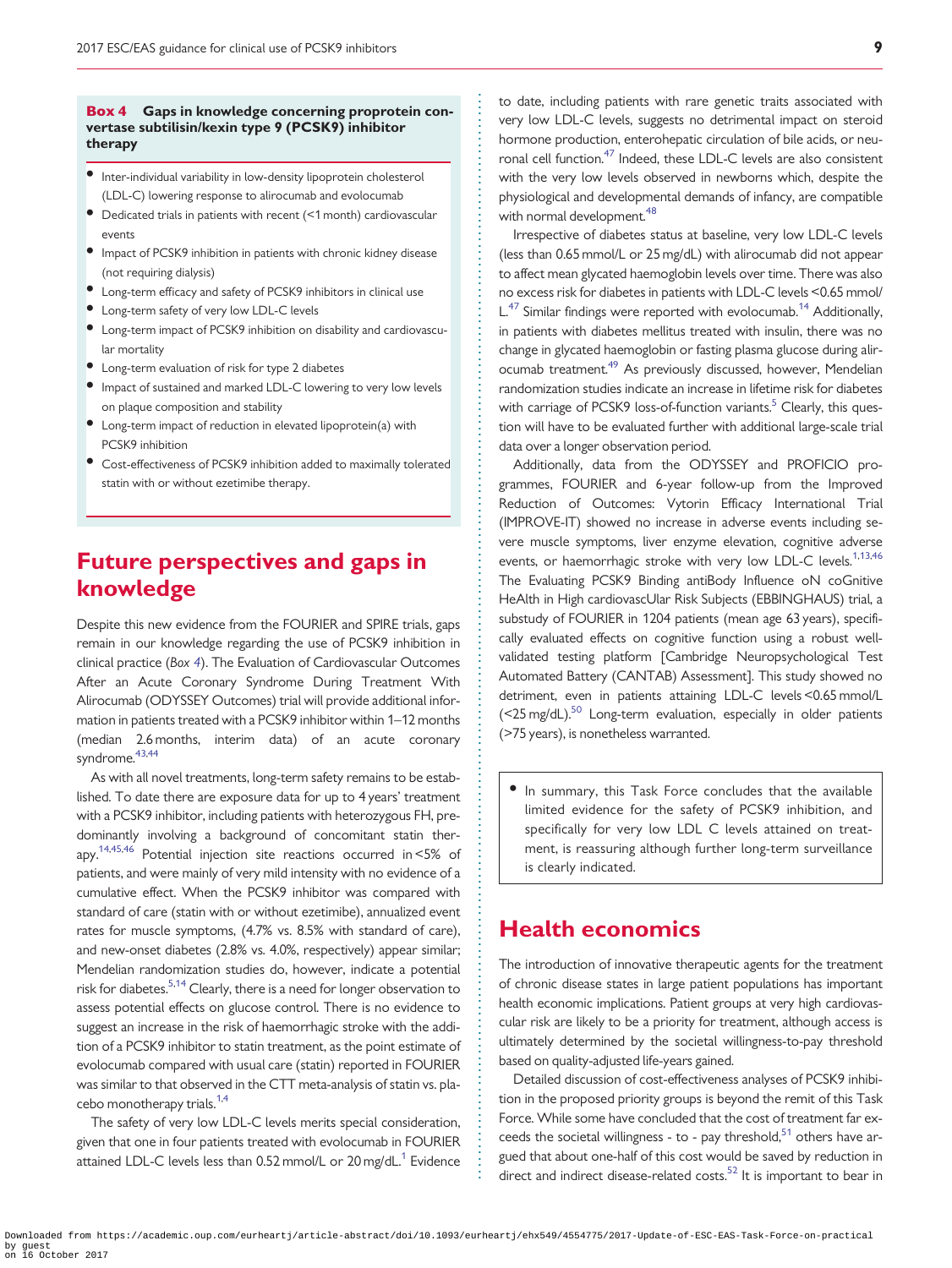<span id="page-9-0"></span>

**Summary Figure.** Results of the first cardiovascular outcomes studies with PCSK9 monoclonal antibody therapy (FOURIER with evolocumab and SPIRE-2 with bococizumab) showed that lowering low-density lipoprotein cholesterol (LDL-C), on average by 60%, reduced non-fatal cardiovascular events in very high risk patients on statin therapy (with or without ezetimibe). Translation of these data to the management of very high risk patients with substantially elevated LDL-C levels was based on consideration of absolute cardiovascular risk and the absolute LDL-C reduction required, key determinants of absolute cardiovascular risk reduction, as well as the magnitude of LDL-C reduction to be expected with PCSK9 inhibition. On this basis, the Task Force has identified LDL-C levels (thresholds) for consideration of a PCSK9 inhibitor in very high risk patients not adequately controlled on statin plus ezetimibe, specifically those with clinical atherosclerotic cardiovascular disease (ASCVD), as well as in patients with familial hypercholesterolaemia (FH) without clinical events. Patients with indices of risk severity are at higher risk and therefore the recommended LDL-C thresholds are lower. CVD, cardiovascular disease; FOURIER, Further Cardiovascular Outcomes Research With PCSK9 Inhibition in Subjects With Elevated Risk; SPIRE-2, Evaluation of Bococizumab in Reducing the Occurrence of Major Cardiovascular Events in High Risk Subjects-2.

. mind that absolute cardiovascular risk together with absolute LDL-C levels are the key determinants of the number needed to treat (NNT) to prevent a cardiovascular event. In patients with ASCVD, who have substantially elevated LDL-C levels despite maximally tolerated statin plus ezetimibe therapy, or inability to tolerate statins, data from FOURIER suggest that adding a PCSK9 inhibitor to lower LDL-C levels by 50% might be expected to reduce the 5-year NNT to  $\leq$ 30 in patients with a baseline LDL-C > 3.6 mmol/L (140 mg/dL). $1,16$  $1,16$  Bearing in mind evidence of a continued or legacy benefit from 5 years treatment with a statin in the West of Scotland Coronary Prevention Study,<sup>[53](#page-12-0)</sup> however, it would be presumptive to model the impact of adding a PCSK9 inhibitor on the NNT until longer-term follow-up data are available to assess the potential of these treatments to modify the trajectory of ASCVD.

Recommendations for cost-effectiveness analysis relating to the judicious use of innovative treatments are also evolving.<sup>54</sup> As highlighted by the EAS Consensus Panel Statement on LDL causality, the impact of therapy on lifetime cardiovascular risk also needs to be considered.<sup>11</sup> Prioritizing the use of a PCSK9 inhibitor in the very high risk patient groups defined in this Task Force statement, with substantially elevated LDL-C levels despite maximally tolerated statin wth or without ezetimibe therapy or inability to tolerate statins, may therefore have the potential to be cost efficient. Obviously, as these patients typically have multiple risk factors beyond elevated LDL-C, incorporation of simple

preventive strategies, such as lifestyle interventions, smoking cessation, and blood pressure control, which have additive effects, is essential.

## **Conclusions**

Having appraised the evidence from the first of the cardiovascular outcomes studies with PCSK9 inhibitors, this Task Force concludes that addition of a PCSK9 inhibitor should be considered in patients with ASCVD, and in FH patients without a prior clinical event, who have substantially elevated LDL-C levels despite maximally tolerated statin with or without ezetimibe therapy, or inability to tolerate appropriate doses of at least three statins (Summary Figure). Low levels of LDL-C attained on a PCSK9 inhibitor appear to be safe within the observation period of clinical trials performed so far. Prioritizing the use of this efficacious therapy in these patient groups may help reduce cardiovascular outcomes and the impact of the associated physical and/or psychological disability.

#### Funding

Funding for travel to participate in Task Force meetings was provided by the European Atherosclerosis Society.

Conflict of interest: J.J.B. has received unrestricted research grants from Medtronic, Biotronik, Boston Scientific, and Edwards Lifesciences. Reimbursement is made to the Department of Cardiology, Leiden

. . . . . . . . . . . . . . . . . . . . . . . . . . . . . . . . . . . . . . . . . . . . . . . . . . . . . . . . . . . . . . . . . . . . . . . . . . . .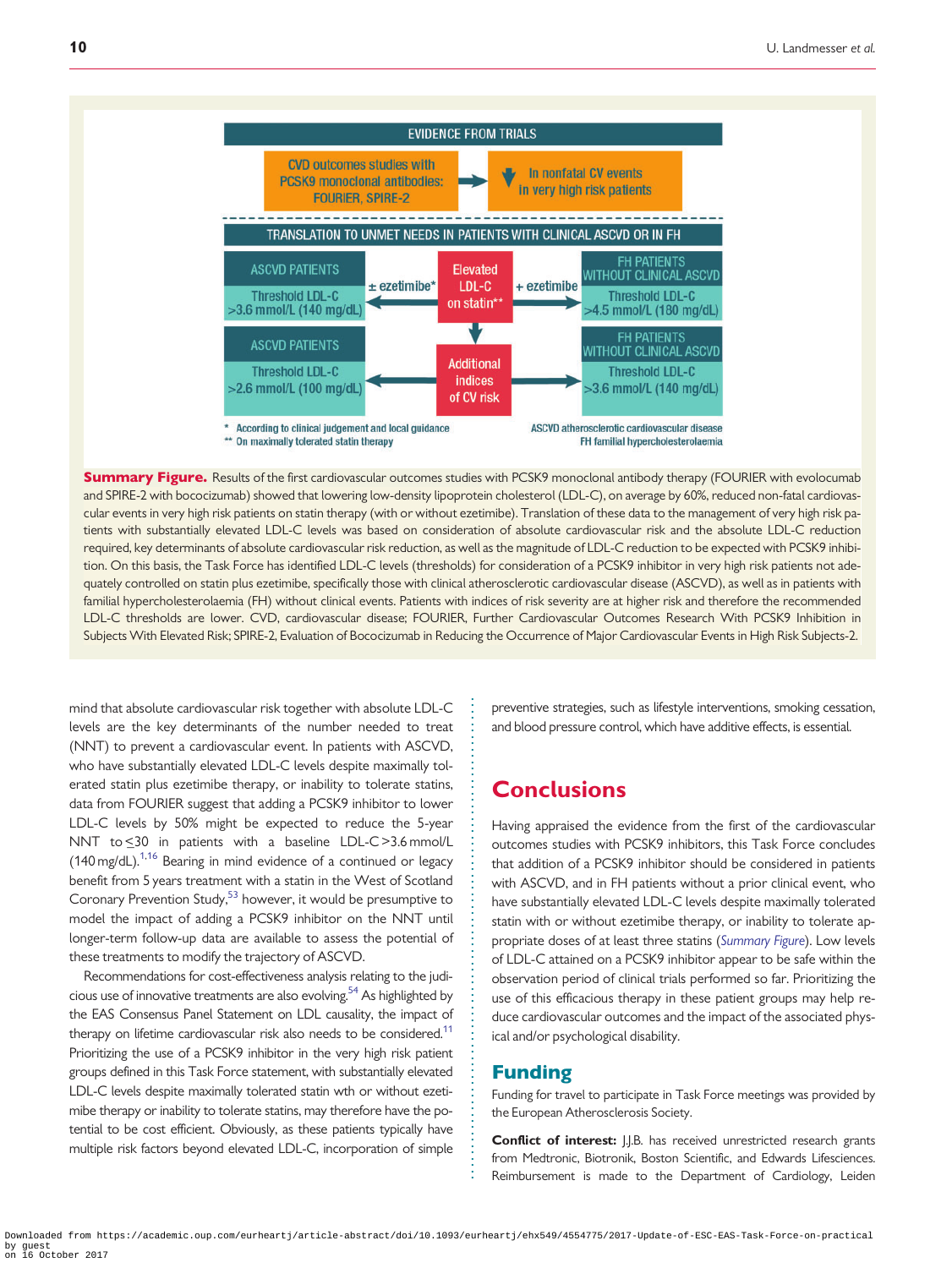<span id="page-10-0"></span>. University Medical Center, The Netherlands. J.J.F.B. has received honoraria for lectures from the European Atherosclerosis Society and Amgen. J.B. has received honoraria for consultancy and lectures from Amgen, Astra-Zeneca, Eli Lilly, Merck, Novo-Nordisk, Pfizer, and Regeneron/Sanofi. A.L.C. has received research grants to his institution from Amgen, Astra-Zeneca, Merck, Regeneron/Sanofi, and Sigma Tau, and honoraria for advisory boards, consultancy or speaker bureau from Abbott, Aegerion, Amgen, AstraZeneca, Eli Lilly, Genzyme, Merck/MSD, Mylan, Pfizer, Rottapharm and Sanofi-Regeneron. M.J.C. has received research grants from MSD, Kowa, Pfizer, and Randox, and honoraria for consultancy/lectures from Amgen, Kowa, Merck, Sanofi, Servier, Regeneron and Unilever. M.F. has received honoraria for consultancy from Amgen, Merck, Sanofi/ Regeneron, Abbott, Eli Lilly, Pfizer, Astra Zeneca, Roche, Kowa, Servier, Mylan and Akcea/Ionis. B.A.F. has received research grants from Merck, Amgen and Esperion Therapeutics; and honoraria for lectures, consulting and/or advisory board membership from Merck, Amgen, Esperion, Ionis, and the American College of Cardiology. S.G. has received grants for educational events from Sanofi, Amgen and Berlin Chemie, honoraria for lectures and/or advisory boards from Sanofi and Amgen, and a travel grant from Amgen. I.G. has received honoraria for lectures and/or consultancy from MSD, Pfizer and Amgen. D.F.G. has received institutional research support and travel reimbursement from Pfizer. K.G.H. has received honoraria for consultancy from Amgen, Genzyme, Merck, Pfizer, Roche and Sanofi-Regeneron. U.L. has received honoraria for lectures and/or advisory boards from Amgen, Medicines Company, Berlin Chemie, Sanofi and Abbott. T.F.L. has received honoraria from Amgen and Sanofi and research grants from Amgen and AstraZeneca. M.F.P. has received honoraria for speaker bureau from Amgen. K.K.R. has received research grants from Sanofi, Regeneron, Pfizer, Amgen and MSD, and honoraria for lectures, advisory boards or as a steering committee member from Sanofi, Amgen, Regeneron, Lilly, Medicines Company, AstraZeneca, Pfizer, Kowa, IONIS, Esperion, Takeda, and Boehringer Ingelheim. E.S.S. has received reimbursement to his institution for honoraria for lectures/advisory boards from Amgen, Merck, IONIS, Chiesi, Sanofi-Regeneron, and Athera. JKS has received an honorarium for consultancy from Aegerion. L.T. has received research funding, and/or honoraria for advisory boards, consultancy or speaker bureau from Abbott, Actelion, Amgen, AstraZeneca, Bayer, Merck, Mylan, Novartis, Pfizer, Recordati, Sanofi-Regeneron and Servier. O.W. has received honoraria for lectures from Sanofi, Amgen, MSD, and AstraZeneca. S.W. has received research grants from Biotronik, Boston Scientific, Bracco Pharmaceutical, Edwards Lifesciences, Medtronic, Terumo Inc, St Jude Medical, and honoraria for consultancy from Boston Scientific and Daiichi Sankyo. J.L.Z. has received honoraria for speakers bureau from Amgen and Sanofi. P.A., and F.P., report no conflict of interest.

#### References

- [1. Sabatine MS, Giugliano RP, Keech AC, Honarpour N, Wiviott SD, Murphy SA,](#page-0-0) [Kuder JF, Wang H, Liu T, Wasserman SM, Sever PS, Pedersen TR. FOURIER](#page-0-0) [Steering Committee and Investigators. Evolocumab and clinical outcomes in pa](#page-0-0)[tients with cardiovascular disease.](#page-0-0) N Engl J Med 2017;376:1713–1722.
- [2. Ridker PM, Revkin J, Amarenco P, Brunell R, Curto M, Civeira F, Flather M,](#page-0-0) [Glynn RJ, Gregoire J, Jukema JW, Karpov Y, Kastelein JJP, Koenig W, Lorenzatti](#page-0-0) [A, Manga P, Masiukiewicz U, Miller M, Mosterd A, Murin J, Nicolau JC, Nissen S,](#page-0-0) [Ponikowski P, Santos RD, Schwartz PF, Soran H, White H, Wright RS, Vrablik M,](#page-0-0) [Yunis C, Shear CL, Tardif JC. SPIRE Cardiovascular Outcome Investigators.](#page-0-0) [Cardiovascular efficacy and safety of bococizumab in high-risk patients.](#page-0-0) N Engl J Med 2017;376[:1527–1539.](#page-0-0)
- [3. Ridker PM, Tardif JC, Amarenco P, Duggan W, Glynn RJ, Jukema JW, Kastelein](#page-1-0) [JJP, Kim AM, Koenig W, Nissen S, Revkin J, Rose LM, Santos RD, Schwartz PF,](#page-1-0) [Shear CL, Yunis C. SPIRE Investigators. Lipid-reduction variability and antidrug](#page-1-0)[antibody formation with bococizumab.](#page-1-0) N Engl J Med 2017;376:1517-1526.
- [4. Collins R, Reith C, Emberson J, Armitage J, Baigent C, Blackwell L, Blumenthal R,](#page-1-0) [Danesh J, Smith GD, DeMets D, Evans S, Law M, MacMahon S, Martin S, Neal B,](#page-1-0) [Poulter N, Preiss D, Ridker P, Roberts I, Rodgers A, Sandercock P, Schulz K,](#page-1-0)

[Sever P, Simes J, Smeeth L, Wald N, Yusuf S, Peto R. Interpretation of the evi](#page-1-0)[dence for the efficacy and safety of statin therapy.](#page-1-0) Lancet 2016;388:2532–2561.

- [5. Ference BA, Robinson JG, Brook RD, Catapano AL, Chapman MJ, Neff DR,](#page-1-0) [Voros S, Giugliano RP, Davey Smith G, Fazio S, Sabatine MS. Variation in PCSK9](#page-1-0) [and HMGCR and risk of cardiovascular disease and diabetes.](#page-1-0) N Engl J Med 2016; 375[:2144–2153.](#page-1-0)
- [6. Piepoli MF, Hoes AW, Agewall S, Albus C, Brotons C, Catapano AL, Cooney](#page-1-0) [MT, Corra` U, Cosyns B, Deaton C, Graham I, Hall MS, Hobbs FD, Løchen ML,](#page-1-0) Löllgen H, Marques-Vidal P, Perk J, Prescott E, Redon J, Richter DJ, Sattar N, [Smulders Y, Tiberi M, van der Worp HB, van Dis I, Verschuren WM. 2016](#page-1-0) [European Guidelines on cardiovascular disease prevention in clinical practice:](#page-1-0) [The Sixth Joint Task Force of the European Society of Cardiology and Other](#page-1-0) [Societies on Cardiovascular Disease Prevention in Clinical Practice \(constituted](#page-1-0) [by representatives of 10 societies and by invited experts\) Developed with the](#page-1-0) [special contribution of the European Association for Cardiovascular Prevention](#page-1-0) [& Rehabilitation \(EACPR\).](#page-1-0) Eur Heart J 2016;37:2315-2381.
- [7. Catapano AL, Graham I, De Backer G, Wiklund O, Chapman MJ, Drexel H,](#page-1-0) [Hoes AW, Jennings CS, Landmesser U, Pedersen TR, Reiner](#page-1-0) Ž[, Riccardi G,](#page-1-0) [Taskinen MR, Tokgozoglu L, Verschuren WM, Vlachopoulos C, Wood DA,](#page-1-0) [Zamorano JL. 2016 ESC/EAS guidelines for the management of dyslipidaemias.](#page-1-0) Eur Heart | 2016;37:2999-3058.
- [8. Sabatine MS, Giugliano RP, Keech A, Honarpour N, Wang H, Liu T, Wasserman](#page-1-0) [SM, Scott R, Sever PS, Pedersen TR. Rationale and design of the further cardio](#page-1-0)[vascular outcomes research with PCSK9 inhibition in subjects with elevated risk](#page-1-0) trial. Am Heart | 2016;173:94-101.
- [9. Cannon CP, Steinberg BA, Murphy SA, Mega JL, Braunwald E. Meta-analysis of](#page-1-0) [cardiovascular outcomes trials comparing intensive versus moderate statin ther](#page-1-0)apy. [J Am Coll Cardiol](#page-1-0) 2006;48:438–445.
- [10. Scandinavian Simvastatin Survival Study Group. Randomised trial of cholesterol](#page-1-0) [lowering in 4444 patients with coronary heart disease: the Scandinavian](#page-1-0) [Simvastatin Survival Study \(4S\).](#page-1-0) Lancet 1994;344:1383–1389.
- [11. Ference BA, Ginsberg HN, Graham I, Ray KK, Packard CJ, Bruckert E, Hegele](#page-1-0) RA, Krauss RM, Raal FJ, Schunkert H, Watts GF, Borén J, Fazio S, Horton JD, [Masana L, Nicholls SJ, Nordestgaard BG, van de Sluis B, Taskinen MR,](#page-1-0) Tokgözoglu L, Landmesser U, Laufs U, Wiklund O, Stock JK, Chapman MJ, [Catapano AL. Low-density lipoproteins cause atherosclerotic cardiovascular dis](#page-1-0)[ease. 1. Evidence from genetic, epidemiologic, and clinical studies. A consensus](#page-1-0) [statement from the European Atherosclerosis Society Consensus Panel.](#page-1-0) Eur Heart J 2017;38[:2459–2472.](#page-1-0)
- [12. Landmesser U, Chapman MJ, Farnier M, Gencer B, Gielen S, Hovingh GK,](#page-1-0) Lüscher TF, Sinning D, Tokgözoğlu L, Wiklund O, Zamorano JL, Pinto FJ [Catapano AL. European Society of Cardiology \(ESC\) and the European](#page-1-0) [Atherosclerosis Society \(EAS\). European Society of Cardiology/European](#page-1-0) [Atherosclerosis Society Task Force consensus statement on proprotein conver](#page-1-0)[tase subtilisin/kexin type 9 inhibitors: practical guidance for use in patients at](#page-1-0) [very high cardiovascular risk.](#page-1-0) Eur Heart | 2017;38:2245-2255.
- [13. Giugliano RP, Wiviott SD, Blazing MA, De Ferrari GM, Park JG, Murphy SA,](#page-3-0) [White JA, Tershakovec AM, Cannon CP, Braunwald E. Long-term safety and effi](#page-3-0)[cacy of achieving very low levels of low-density lipoprotein cholesterol: a prespe](#page-3-0)[cified analysis of the IMPROVE-IT Trial.](#page-3-0) JAMA Cardiol 2017;2:547-555.
- [14. Koren MJ, Sabatine MS, Giugliano RP, Langslet G, Wiviott SD, Kassahun H, Ruzza](#page-3-0) [A, Ma Y, Somaratne R, Raal FJ. Long-term low-density lipoprotein cholesterol](#page-3-0)[lowering efficacy, persistence, and safety of evolocumab in treatment of hyper](#page-3-0)[cholesterolemia: results up to 4 years from the open-label OSLER-1 Extension](#page-3-0) Study. [JAMA Cardiol](#page-3-0) 2017;2:598–607.
- 15. Mancia G, Fagard R, Narkiewicz K, Redon J, Zanchetti A, Böhm M, Christiaens T, [Cifkova R, De BG, Dominiczak A, Galderisi M, Grobbee DE, Jaarsma T, Kirchhof](#page-4-0) [P, Kjeldsen SE, Laurent S, Manolis AJ, Nilsson PM, Ruilope LM, Schmieder RE,](#page-4-0) [Sirnes PA, Sleight P, Viigimaa M, Waeber B, Zannad F, Redon J, Dominiczak A,](#page-4-0) [Narkiewicz K, Nilsson PM, Burnier M, Viigimaa M, Ambrosioni E, Caufield M,](#page-4-0) [Coca A, Olsen MH, Schmieder RE, Tsioufis C, van de BP, Zamorano JL,](#page-4-0) [Achenbach S, Baumgartner H, Bax JJ, Bueno H, Dean V, Deaton C, Erol C,](#page-4-0) [Fagard R, Ferrari R, Hasdai D, Hoes AW, Kirchhof P, Knuuti J, Kolh P, Lancellotti](#page-4-0) [P, Linhart A, Nihoyannopoulos P, Piepoli MF, Ponikowski P, Sirnes PA, Tamargo](#page-4-0) [JL, Tendera M, Torbicki A, Wijns W, Windecker S, Clement DL, Coca A,](#page-4-0) [Gillebert TC, Tendera M, Rosei EA, Ambrosioni E, Anker SD, Bauersachs J, Hitij](#page-4-0) [JB, Caulfield M, De BM, De GS, Derumeaux GA, Erdine S, Farsang C, Funck BC,](#page-4-0) [Gerc V, Germano G, Gielen S, Haller H, Hoes AW, Jordan J, Kahan T, Komajda](#page-4-0) [M, Lovic D, Mahrholdt H, Olsen MH, Ostergren J, Parati G, Perk J, Polonia J,](#page-4-0) Popescu BA, Reiner Z, Rydén L, Sirenko Y, Stanton A, Struijker BH, Tsioufis C, [van de BP, Vlachopoulos C, Volpe M, Wood DA. 2013 ESH/ESC guidelines for](#page-4-0) [the management of arterial hypertension: the Task Force for the management of](#page-4-0) [arterial hypertension of the European Society of Hypertension \(ESH\) and of the](#page-4-0) [European Society of Cardiology \(ESC\).](#page-4-0) Eur Heart | 2013;34:2159-2219.

. . . . . . . . . . . . . . . . . . . . . . . . . . . . . . . . . . . . . . . . . . . . . . . . . . . . . . . . . . . . . . . . . . . . . . . . . . . . . . . . . . . . . . . . . . . . . . . . . . . . . . . . . . . . . . . . . . . . . . . . . . . . . . . . . . . . . . . . . . . . . . . . . . . . . . . . . . . . . . . . . . . . . . . . . . . .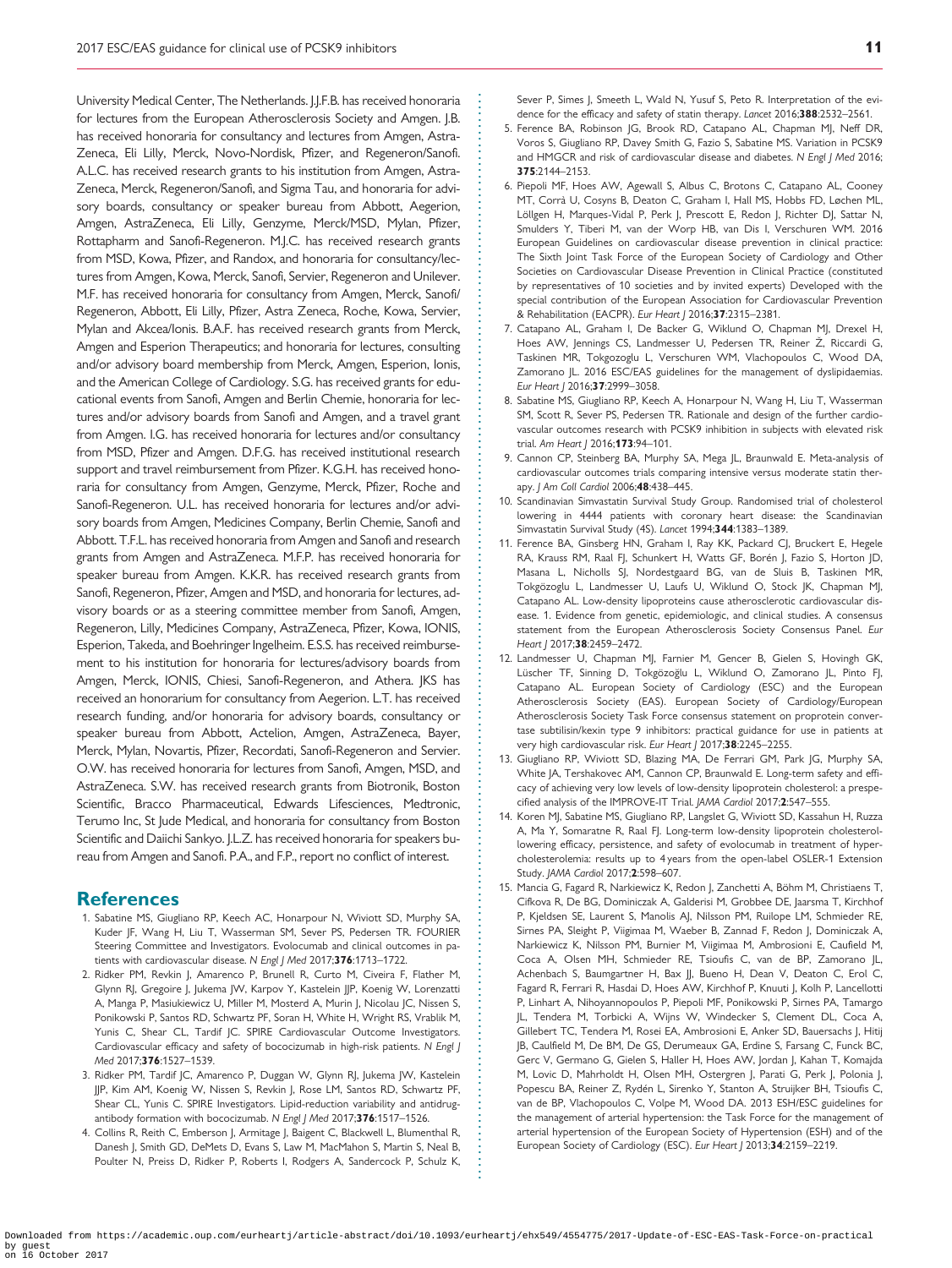- <span id="page-11-0"></span>. [16. Robinson JG, Huijgen R, Ray K, Persons J, Kastelein JJ, Pencina MJ. Determining](#page-3-0) [when to add nonstatin therapy: a quantitative approach.](#page-3-0) J Am Coll Cardiol 2016; 68[:2412–2421.](#page-3-0)
- 17. Pérez de Isla L, Alonso R, Mata N, Fernández-Pérez C, Muñiz O, Díaz-Díaz JL, Saltijeral A, Fuentes-Jiménez FJ, de Andrés R, Zambón D, Piedecausa M, Cepeda JM, Mauri M, Galiana J, Brea Á, Sanchez Muñoz-Torrero JF, Padró T, Argueso R, Miramontes-González JP, Badimón L, Santos RD, Watts GF, Mata P. [SAFEHEART investigators. Predicting cardiovascular events in familial hypercho](#page-4-0)[lesterolemia: the SAFEHEART Registry.](#page-4-0) Circulation 2017;135:2133–2144.
- [18. Stroes ES, Thompson PD, Corsini A, Vladutiu GD, Raal FJ, Ray KK, Roden M,](#page-3-0) Stein E, Tokgözoğlu L, Nordestgaard BG, Bruckert E, De Backer G, Krauss RM, Laufs U, Santos RD, Hegele RA, Hovingh GK, Leiter LA, Mach F, März W, [Newman CB, Wiklund O, Jacobson TA, Catapano AL, Chapman MJ, Ginsberg](#page-3-0) [HN. European Atherosclerosis Society Consensus Panel. Statin-associated mus](#page-3-0)[cle symptoms: impact on statin therapy-European Atherosclerosis Society](#page-3-0) [Consensus Panel Statement on Assessment, Aetiology and Management.](#page-3-0) Eur Heart J 2015;36[:1012–1022.](#page-3-0)
- [19. Morrone D, Weintraub WS, Toth PP, Hanson ME, Lowe RS, Lin J, Shah AK,](#page-3-0) [Tershakovec AM. Lipid-altering efficacy of ezetimibe plus statin and statin mono](#page-3-0)[therapy and identification of factors associated with treatment response. A](#page-3-0) [pooled analysis of over 21,000 subjects from 27 clinical trials.](#page-3-0) Atherosclerosis 2012;223[:251–261.](#page-3-0)
- [20. Catapano A, Toth PP, Tomassini JE, Tershakovec AM. The efficacy and safety of](#page-3-0) [ezetimibe coadministered with statin therapy in various patients groups.](#page-3-0) Clin Lipidol 2013;8[:13–41.](#page-3-0)
- 21. Suárez C, Zeymer U, Limbourg T, Baumgartner I, Cacoub P, Poldermans D, Röther J, Bhatt DL, Steg PG. REACH Registry Investigators. Influence of polyvas[cular disease on cardiovascular event rates. Insights from the REACH Registry.](#page-3-0) Vasc Med 2010:15:259-265.
- [22. Nielsen LH, Bøtker HE, Sørensen HT, Schmidt M, Pedersen L, Sand NP, Jensen](#page-3-0) [JM, Steffensen FH, Tilsted HH, Bøttcher M, Diederichsen A, Lambrechtsen J,](#page-3-0) [Kristensen LD, Øvrehus KA, Mickley H, Munkholm H, Gøtzsche O, Husain M,](#page-3-0) [Knudsen LL, Nørgaard BL. Prognostic assessment of stable coronary artery dis](#page-3-0)[ease as determined by coronary computed tomography angiography: a Danish](#page-3-0) [multicentre cohort study.](#page-3-0) Eur Heart J 2017;38:413-421.
- 23. Alberts MJ, Bhatt DL, Mas JL, Ohman EM, Hirsch AT, Röther J, Salette G, Goto [S, Smith SC Jr, Liau CS, Wilson PW, Steg PG. REduction of Atherothrombosis](#page-3-0) [for Continued Health Registry Investigators.Three-year follow-up and event](#page-3-0) [rates in the international REduction of Atherothrombosis for Continued Health](#page-3-0) Registry. Eur Heart J 2009;30[:2318–2326.](#page-3-0)
- [24. Greenland P, LaBree L, Azen SP, Doherty TM, Detrano RC. Coronary artery cal](#page-3-0)[cium score combined with Framingham score for risk prediction in asymptomatic](#page-3-0) [individuals.](#page-3-0) JAMA 2004;291:210-215.
- [25. Van Werkhoven J, Schuijf JD, Gaemperli O, Jukema JW, Kroft LJ, Boersma H,](#page-3-0) [Pazhenkottil A, Valenta I, Pundziute G, de Roos A, van der Wall EE, Kaufmann](#page-3-0) PA. Bax JJ. Incremental prognostic value of multi-slice computed tomography [coronary angiography over coronary artery calcium scoring in patients with sus](#page-3-0)[pected coronary artery disease.](#page-3-0) Eur Heart J 2009;30:2622-2629.
- [26. Cho I, Chang HJ, Sung JM, Pencina MJ, Lin FY, Dunning AM, Achenbach S, Al-](#page-3-0)[Mallah M, Berman DS, Budoff MJ, Callister TQ, Chow BJ, Delago A, Hadamitzky](#page-3-0) [M, Hausleiter J, Maffei E, Cademartiri F, Kaufmann P, Shaw LJ, Raff GL,](#page-3-0) [Chinnaiyan KM, Villines TC, Cheng V, Nasir K, Gomez M, Min JK. CONFIRM](#page-3-0) [Investigators. Coronary computed tomographic angiography and risk of all-cause](#page-3-0) [mortality and nonfatal myocardial infarction in subjects without chest pain syn](#page-3-0)[drome from the CONFIRM Registry \(coronary CT angiography evaluation for](#page-3-0) [clinical outcomes: an international multicenter registry\).](#page-3-0) Circulation 2012;126: [304–313.](#page-3-0)
- [27. Nordestgaard BG, Chapman MJ, Humphries SE, Ginsberg HN, Masana L,](#page-4-0) [Descamps OS, Wiklund O, Hegele RA, Raal FJ, Defesche JC, Wiegman A, Santos](#page-4-0) [RD, Watts GF, Parhofer KG, Hovingh GK, Kovanen PT, Boileau C, Averna M,](#page-4-0) Borén J, Bruckert E, Catapano AL, Kuivenhoven JA, Pajukanta P, Ray K, [Stalenhoef AF, Stroes E, Taskinen MR, Tybjærg-Hansen A. European](#page-4-0) [Atherosclerosis Society Consensus Panel. Familial hypercholesterolaemia is](#page-4-0) [underdiagnosed and undertreated in the general population: guidance for clini](#page-4-0)[cians to prevent coronary heart disease: consensus statement of the European](#page-4-0) [Atherosclerosis Society.](#page-4-0) Eur Heart J 2013;34:3478-3490a.
- 28. Alonso R. Mata N, Castillo S, Fuentes F, Saenz P, Muñ[iz O, Galiana J, Figueras R,](#page-4-0) Diaz JL, Gomez-Enterría P, Mauri M, Piedecausa M, Irigoyen L, Aguado R, Mata P. [Spanish Familial Hypercholesterolaemia Group. Cardiovascular disease in familial](#page-4-0) [hypercholesterolaemia: influence of low-density lipoprotein receptor mutation](#page-4-0) [type and classic risk factors.](#page-4-0) Atherosclerosis 2008;200:315–321.
- 29. Benn M, Watts GF, Tybjaerg-Hansen A, Nordestgaard BG. Familial hypercholesterolemia in the Danish general population: prevalence, coronary artery disease, and cholesterol-lowering medication. J Clin Endocrinol Metab 2012;97: 3956–3964.
- 30. deGoma EM, Ahmad ZS, O'Brien EC, Kindt I, Shrader P, Newman CB, Pokharel Y, Baum SJ, Hemphill LC, Hudgins LC, Ahmed CD, Gidding SS, Duffy D, Neal W, Wilemon K, Roe MT, Rader DJ, Ballantyne CM, Linton MF, Duell PB, Shapiro MD, Moriarty PM, Knowles JW. Treatment gaps in adults with heterozygous familial hypercholesterolemia in the United States: data from the CASCADE-FH Registry. Circ Cardiovasc Genet 2016;9:240–249.
- 31. Pérez de Isla L, Alonso R, Mata N, Saltijeral A, Muñ[iz O, Rubio-Marin P, Diaz-](#page-4-0)Diaz | L, Fuentes F, de Andrés R, Zambón D, Galiana J, Piedecausa M, Aguado R, Mosquera D, Vidal JI, Ruiz E, Manjón L, Mauri M, Padró T, Miramontes JP, Mata [P. SAFEHEART Investigators. Coronary heart disease, peripheral arterial disease,](#page-4-0) [and stroke in familial hypercholesterolaemia: insights from the SAFEHEART](#page-4-0) [Registry \(Spanish Familial Hypercholesterolaemia Cohort Study\).](#page-4-0) Arterioscler [Thromb Vasc Biol](#page-4-0) 2016;36:2004–2010.
- [32. Stein EA. PCSK9: the critical role of familial hypercholesterolemia from discovery](#page-4-0) to benefit for all. [Cardiovasc Drugs Ther](#page-4-0) 2016;30:427–431.
- [33. Rubba P, Gentile M, Marotta G, Iannuzzi A, Sodano M, De Simone B, Jossa F,](#page-6-0) [Iannuzzo G, Giacobbe C, Di Taranto MD, Fortunato G. Causative mutations and](#page-6-0) [premature cardiovascular disease in patients with heterozygous familial hyper](#page-6-0)[cholesterolaemia.](#page-6-0) Eur J Prev Cardiol 2017;24:1051–1059.
- [34. Sijbrands EJ, Nieman K, Budoff MJ. FH CTA Consortium. Cardiac computed to](#page-6-0)[mography imaging in familial hypercholesterolaemia: implications for therapy and](#page-6-0) clinical trials. [Curr Opin Lipidol](#page-6-0) 2015;26:586–592.
- [35. Moriarty PM, Parhofer KG, Babirak SP, Cornier MA, Duell PB, Hohenstein B,](#page-6-0) [Leebmann J, Ramlow W, Schettler V, Simha V, Steinhagen-Thiessen E,](#page-6-0) [Thompson PD, Vogt A, von Stritzky B, Du Y, Manvelian G. Alirocumab in pa](#page-6-0)[tients with heterozygous familial hypercholesterolaemia undergoing lipoprotein](#page-6-0) [apheresis: the ODYSSEY ESCAPE trial.](#page-6-0) Eur Heart | 2016;37:3588-3595.
- [36. Raal FJ, Honarpour N, Blom DJ, Hovingh GK, Xu F, Scott R, Wasserman SM,](#page-6-0) [Stein EA. TESLA Investigators. Inhibition of PCSK9 with evolocumab in homozy](#page-6-0)[gous familial hypercholesterolaemia \(TESLA Part B\): a randomised, double-blind,](#page-6-0) [placebo-controlled trial.](#page-6-0) Lancet 2015;385:341–350.
- [37. Raal FJ, Hovingh GK, Blom D, Santos RD, Harada-Shiba M, Bruckert E, Couture](#page-6-0) [P, Soran H, Watts GF, Kurtz C, Honarpour N, Tang L, Kasichayanula S,](#page-6-0) [Wasserman SM, Stein EA. Long-term treatment with evolocumab added to con](#page-6-0)[ventional drug therapy, with or without apheresis, in patients with homozygous](#page-6-0) [familial hypercholesterolaemia: an interim subset analysis of the open-label](#page-6-0) TAUSSIG study. [Lancet Diabetes Endocrinol](#page-6-0) 2017;5:280–290.
- [38. De Vera MA, Bhole V, Burns LC, Lacaille D. Impact of statin adherence on car](#page-6-0)[diovascular disease and mortality outcomes: a systematic review.](#page-6-0) Br J Clin [Pharmacol](#page-6-0) 2014;78:684-698.
- [39. Stein EA, Mellis S, Yancopoulos GD, Stahl N, Logan D, Smith WB, Lisbon E,](#page-6-0) [Gutierrez M, Webb C, Wu R, Du Y, Kranz T, Gasparino E, Swergold GD. Effect](#page-6-0) [of a monoclonal antibody to PCSK9 on LDL cholesterol.](#page-6-0) N Engl J Med 2012;366: [1108–1118.](#page-6-0)
- [40. Lunven C, Paehler T, Poitiers F, Brunet A, Rey J, Hanotin C, Sasiela WJ. A ran](#page-6-0)[domized study of the relative pharmacokinetics, pharmacodynamics, and safety](#page-6-0) [of alirocumab, a fully human monoclonal antibody to PCSK9, after single subcu](#page-6-0)[taneous administration at three different injection sites in healthy subjects.](#page-6-0) [Cardiovasc Ther](#page-6-0) 2014;32:297–301.
- 41. Scherer N, Dings C, Böhm M, Laufs U, Lehr T. Alternative treatment regimens [with the PCSK9 inhibitors alirocumab and evolocumab: a pharmacokinetic and](#page-6-0) [pharmacodynamic modeling approach.](#page-6-0) J Clin Pharmacol 2017;57:846-854.
- [42. Roth EM, Goldberg AC, Catapano AL, Torri A, Yancopoulos GD, Stahl N,](#page-6-0) [Brunet A, Lecorps G, Colhoun HM. Antidrug antibodies in patients treated with](#page-6-0) alirocumab. [N Engl J Med](#page-6-0) 2017;376:1589-1590.
- [43. Schwartz GG, Bessac L, Berdan LG, Bhatt DL, Bittner V, Diaz R, Goodman SG,](#page-8-0) [Hanotin C, Harrington RA, Jukema JW, Mahaffey KW, Moryusef A, Pordy R, Roe](#page-8-0) [MT, Rorick T, Sasiela WJ, Shirodaria C, Szarek M, Tamby JF, Tricoci P, White H,](#page-8-0) [Zeiher A, Steg PG. Effect of alirocumab, a monoclonal antibody to PCSK9,](#page-8-0) [on long-term cardiovascular outcomes following acute coronary syndromes: ratio](#page-8-0)[nale and design of the ODYSSEY outcomes trial.](#page-8-0) Am Heart J 2014;168:682-689.
- [44. Goodman SG, Schwartz GG, Bhatt DL, Bittner V, Diaz R, Hanotin C, Harrington](#page-8-0) [RA, Jukema JW, Moryusef A, Pordy R, Roe MT, Sasiela WI, Szarek M, Tamby J-F,](#page-8-0) [White H, Zeiher A, Steg PG. for the ODYSSEY OUTCOMES Investigators. Use](#page-8-0) [of high-intensity statin therapy post-acute coronary syndrome in the ongoing](#page-8-0) [ODYSSEY OUTCOMES trial of alirocumab, a proprotein convertase subtilisin/](#page-8-0) [kexin type 9 monoclonal antibody, versus placebo: interim baseline data.](#page-8-0) J Am [Coll Cardiol](#page-8-0) 2017;69:153.
- [45. Dufour R, Bergeron J, Gaudet D, Weiss R, Hovingh GK, Qing Z, Yang F, Andisik](#page-8-0) [M, Torri A, Pordy R, Gipe DA. Open-label therapy with alirocumab in patients](#page-8-0) [with heterozygous familial hypercholesterolemia: results from three years of](#page-8-0) treatment. [Int J Cardiol](#page-8-0) 2017;228:754–760.
- [46. Robinson JG, Rosenson RS, Farnier M, Chaudhari U, Sasiela WJ, Merlet L, Miller](#page-8-0) [K, Kastelein JJ. Safety of very low low-density lipoprotein cholesterol levels with](#page-8-0) [alirocumab: pooled data from randomized trials.](#page-8-0) J Am Coll Cardiol 2017;69: [471–482.](#page-8-0)

. . . . . . . . . . . . . . . . . . . . . . . . . . . . . . . . . . . . . . . . . . . . . . . . . . . . . . . . . . . . . . . . . . . . . . . . . . . . . . . . . . . . . . . . . . . . . . . . . . . . . . . . . . . . . . . . . . . . . . . . . . . . . . . . . . . . . . . . . . . . . . . . . . . . . . . . . . . . . . . . . . . . . . . . . . . .